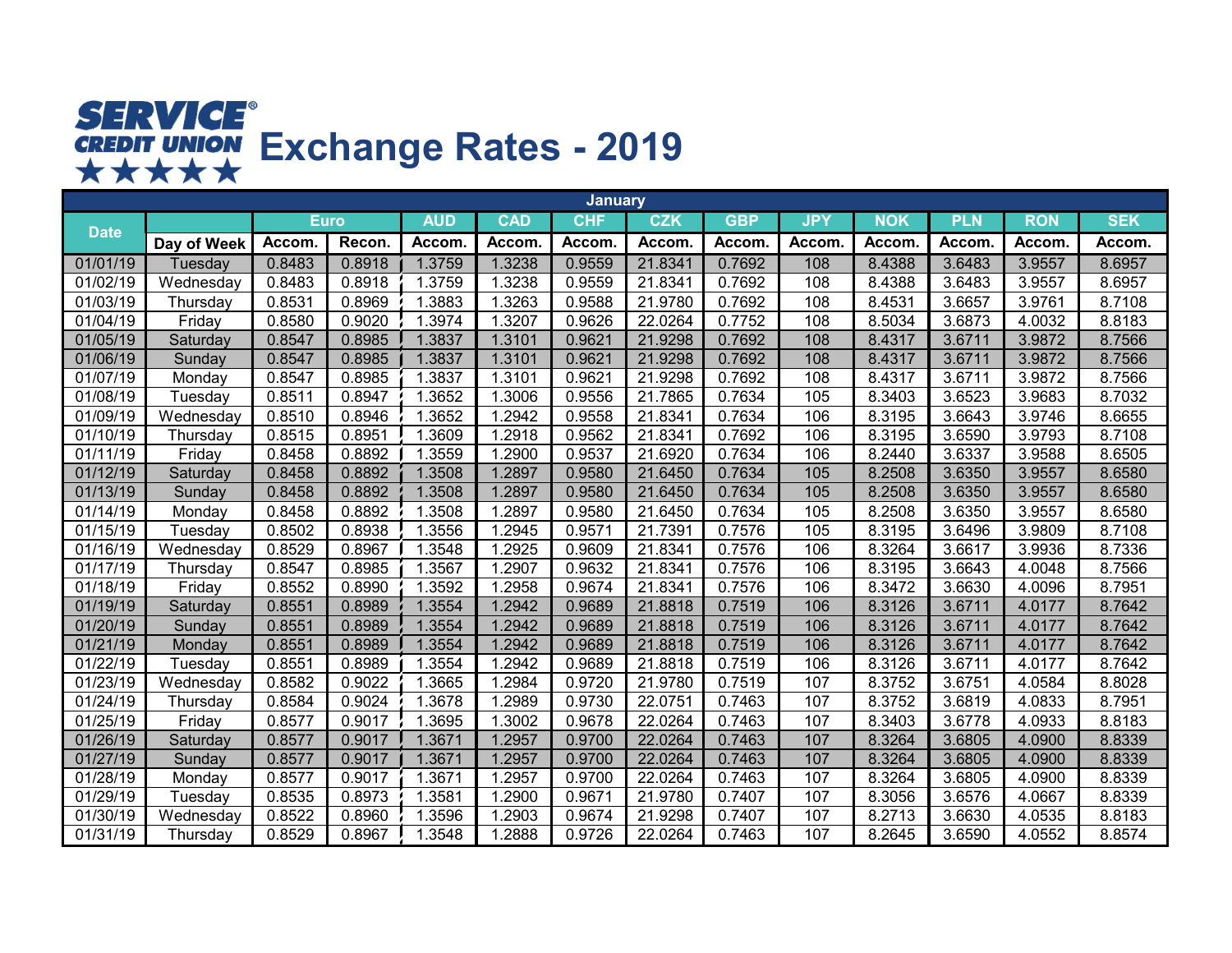|             |             |             |        |            |            | <b>February</b> |            |            |            |            |            |            |            |
|-------------|-------------|-------------|--------|------------|------------|-----------------|------------|------------|------------|------------|------------|------------|------------|
| <b>Date</b> |             | <b>Euro</b> |        | <b>AUD</b> | <b>CAD</b> | <b>CHF</b>      | <b>CZK</b> | <b>GBP</b> | <b>JPY</b> | <b>NOK</b> | <b>PLN</b> | <b>RON</b> | <b>SEK</b> |
|             | Day of Week | Accom.      | Recon. | Accom.     | Accom.     | Accom.          | Accom.     | Accom.     | Accom.     | Accom.     | Accom.     | Accom.     | Accom.     |
| 02/01/19    | Friday      | 0.8484      | 0.8920 | 1.3394     | 1.2819     | 0.9680          | 21.8341    | 0.7407     | 107        | 8.1967     | 3.6258     | 4.0112     | 8.8028     |
| 02/02/19    | Saturday    | 0.8491      | 0.8927 | 1.3407     | 1.2801     | 0.9677          | 21.8341    | 0.7463     | 106        | 8.2102     | 3.6284     | 4.0388     | 8.8183     |
| 02/03/19    | Sunday      | 0.8491      | 0.8927 | 1.3407     | 1.2801     | 0.9677          | 21.8341    | 0.7463     | 106        | 8.2102     | 3.6284     | 4.0388     | 8.8183     |
| 02/04/19    | Monday      | 0.8491      | 0.8927 | 1.3407     | 1.2801     | 0.9677          | 21.8341    | 0.7463     | 106        | 8.2102     | 3.6284     | 4.0388     | 8.8183     |
| 02/05/19    | Tuesday     | 0.8515      | 0.8951 | 1.3497     | 1.2781     | 0.9725          | 21.9298    | 0.7463     | 106        | 8.2645     | 3.6456     | 4.0502     | 8.8652     |
| 02/06/19    | Wednesday   | 0.8528      | 0.8966 | 1.3450     | 1.2789     | 0.9752          | 21.9298    | 0.7519     | 106        | 8.2508     | 3.6563     | 4.0469     | 8.8652     |
| 02/07/19    | Thursday    | 0.8561      | 0.9000 | 1.3671     | 1.2858     | 0.9754          | 22.0751    | 0.7519     | 107        | 8.2988     | 3.6751     | 4.0601     | 8.9286     |
| 02/08/19    | Friday      | 0.8591      | 0.9031 | 1.3706     | 1.2930     | 0.9757          | 22.1729    | 0.7519     | 107        | 8.3542     | 3.6955     | 4.0717     | 9.0009     |
| 02/09/19    | Saturday    | 0.8594      | 0.9034 | 1.3755     | 1.2975     | 0.9760          | 22.1729    | 0.7519     | 107        | 8.3963     | 3.7010     | 4.0816     | 9.0253     |
| 02/10/19    | Sunday      | 0.8594      | 0.9034 | 1.3755     | 1.2975     | 0.9760          | 22.1729    | 0.7519     | 107        | 8.3963     | 3.7010     | 4.0816     | 9.0253     |
| 02/11/19    | Monday      | 0.8594      | 0.9034 | 1.3755     | 1.2975     | 0.9760          | 22.1729    | 0.7519     | 107        | 8.3963     | 3.7010     | 4.0816     | 9.0253     |
| 02/12/19    | Tuesday     | 0.8614      | 0.9056 | 1.3768     | 1.2925     | 0.9778          | 22.2717    | 0.7576     | 107        | 8.4602     | 3.7175     | 4.0833     | 9.0334     |
| 02/13/19    | Wednesday   | 0.8631      | 0.9073 | 1.3746     | 1.2920     | 0.9823          | 22.3214    | 0.7576     | 107        | 8.4531     | 3.7341     | 4.0917     | 9.0416     |
| 02/14/19    | Thursday    | 0.8618      | 0.9060 | 1.3702     | 1.2903     | 0.9799          | 22.2222    | 0.7576     | 108        | 8.4104     | 3.7300     | 4.0883     | 8.9686     |
| 02/15/19    | Friday      | 0.8629      | 0.9071 | 1.3676     | 1.2900     | 0.9812          | 22.2717    | 0.7576     | 108        | 8.4175     | 3.7439     | 4.0933     | 9.0416     |
| 02/16/19    | Saturday    | 0.8645      | 0.9089 | 1.3691     | 1.2932     | 0.9803          | 22.2222    | 0.7634     | 108        | 8.4459     | 3.7439     | 4.0984     | 9.0580     |
| 02/17/19    | Sunday      | 0.8645      | 0.9089 | 1.3691     | 1.2932     | 0.9803          | 22.2222    | 0.7634     | 108        | 8.4459     | 3.7439     | 4.0984     | 9.0580     |
| 02/18/19    | Monday      | 0.8645      | 0.9089 | 1.3691     | 1.2932     | 0.9803          | 22.2222    | 0.7634     | 108        | 8.4459     | 3.7439     | 4.0984     | 9.0580     |
| 02/19/19    | Tuesday     | 0.8645      | 0.9089 | 1.3691     | 1.2932     | 0.9803          | 22.2222    | 0.7634     | 108        | 8.4459     | 3.7439     | 4.0984     | 9.0580     |
| 02/20/19    | Wednesday   | 0.8635      | 0.9077 | 1.3714     | 1.2918     | 0.9802          | 22.2222    | 0.7519     | 108        | 8.4175     | 3.7425     | 4.1017     | 9.1491     |
| 02/21/19    | Thursday    | 0.8598      | 0.9038 | 1.3622     | 1.2858     | 0.9752          | 22.0751    | 0.7463     | 108        | 8.3682     | 3.7355     | 4.0900     | 9.0909     |
| 02/22/19    | Friday      | 0.8580      | 0.9020 | 1.3701     | 1.2829     | 0.9753          | 22.0264    | 0.7463     | 108        | 8.3893     | 3.7189     | 4.0816     | 9.1075     |
| 02/23/19    | Saturday    | 0.8591      | 0.9031 | 1.3680     | 1.2867     | 0.9748          | 22.0264    | 0.7463     | 108        | 8.3893     | 3.7258     | 4.0900     | 9.1075     |
| 02/24/19    | Sunday      | 0.8591      | 0.9031 | 1.3680     | 1.2867     | 0.9748          | 22.0264    | 0.7463     | 108        | 8.3893     | 3.7258     | 4.0900     | 9.1075     |
| 02/25/19    | Monday      | 0.8591      | 0.9031 | 1.3680     | 1.2867     | 0.9748          | 22.0264    | 0.7463     | 108        | 8.3893     | 3.7258     | 4.0900     | 9.1075     |
| 02/26/19    | Tuesday     | 0.8586      | 0.9026 | 1.3592     | 1.2814     | 0.9746          | 22.0264    | 0.7463     | 108        | 8.3822     | 3.7230     | 4.0900     | 9.0827     |
| 02/27/19    | Wednesday   | 0.8569      | 0.9009 | 1.3622     | 1.2873     | 0.9744          | 21.9780    | 0.7407     | 108        | 8.3752     | 3.7092     | 4.0816     | 9.0744     |
| 02/28/19    | Thursday    | 0.8558      | 0.8996 | 1.3615     | 1.2804     | 0.9716          | 21.9780    | 0.7299     | 108        | 8.3126     | 3.6928     | 4.0552     | 9.0253     |
|             |             |             |        |            |            |                 |            |            |            |            |            |            |            |
|             |             |             |        |            |            |                 |            |            |            |            |            |            |            |
|             |             |             |        |            |            |                 |            |            |            |            |            |            |            |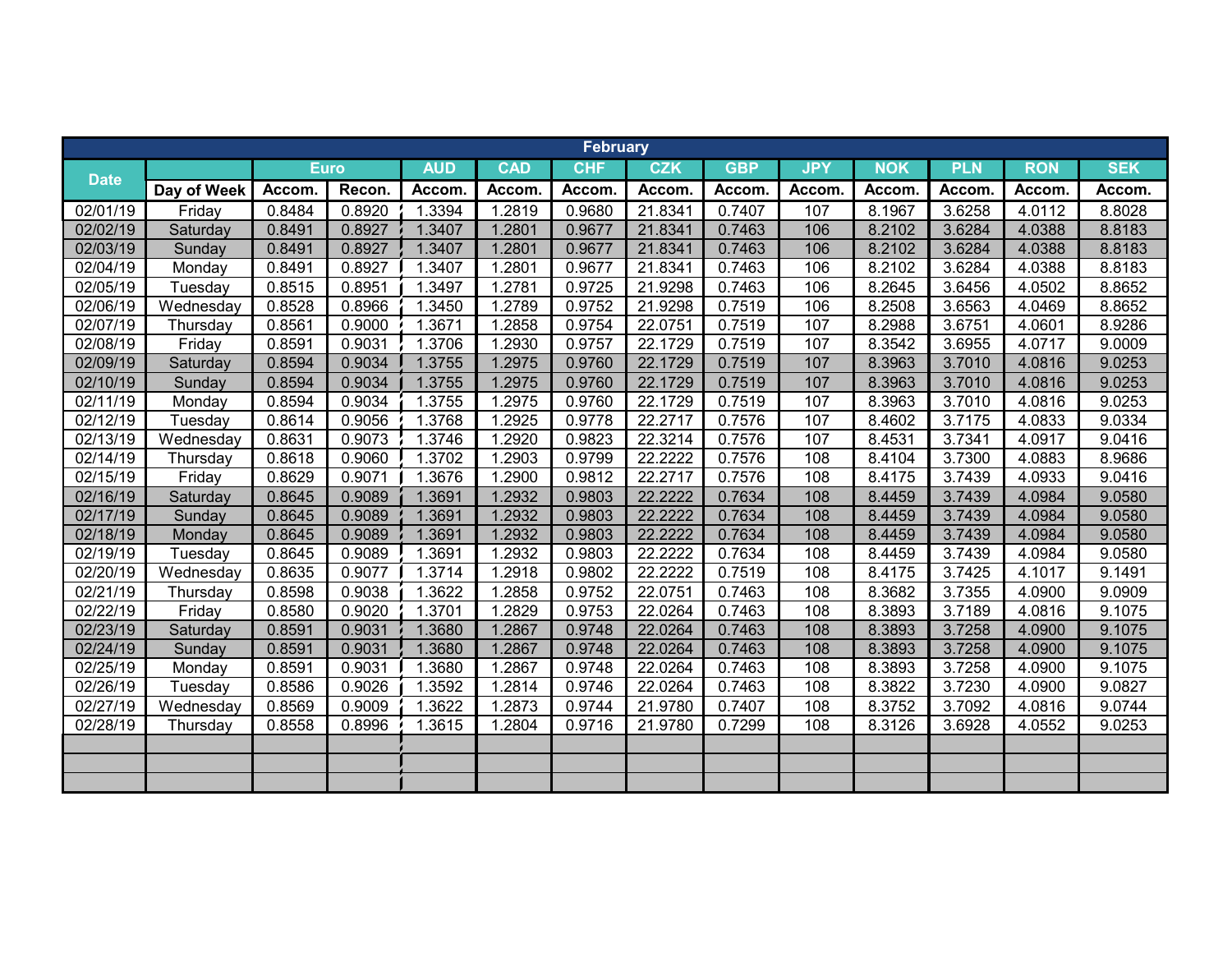|                       |             |              |        |              |              | <b>March</b> |              |            |            |            |            |              |            |
|-----------------------|-------------|--------------|--------|--------------|--------------|--------------|--------------|------------|------------|------------|------------|--------------|------------|
| <b>Date</b>           |             | <b>Euro</b>  |        | <b>AUD</b>   | <b>CAD</b>   | <b>CHF</b>   | <b>CZK</b>   | <b>GBP</b> | <b>JPY</b> | <b>NOK</b> | <b>PLN</b> | <b>RON</b>   | <b>SEK</b> |
|                       | Day of Week | <b>Accom</b> | Recon. | <b>Accom</b> | <b>Accom</b> | Accom.       | <b>Accom</b> | Accom      | Accom.     | Accom.     | Accom.     | <b>Accom</b> | Accom.     |
| 03/01/19              | Friday      | 0.8557       | 0.8995 | 1.3340       | 1.2550       | 0.9457       | 21.3816      | 0.7169     | 105        | 8.1182     | 3.5951     | 3.9569       | 8.7444     |
| 03/02/19              | Saturday    | 0.8567       | 0.9007 | 1.3365       | 1.2504       | 0.9491       | 21.4286      | 0.7169     | 105        | 8.1250     | 3.5991     | 3.9618       | 8.7680     |
| 03/03/19              | Sunday      | 0.8567       | 0.9007 | 1.3365       | 1.2504       | 0.9491       | 21.4286      | 0.7169     | 105        | 8.1250     | 3.5991     | 3.9618       | 8.7680     |
| 03/04/19              | Monday      | 0.8567       | 0.9007 | 1.3365       | 1.2504       | 0.9491       | 21.4286      | 0.7169     | 105        | 8.1250     | 3.5991     | 3.9618       | 8.7680     |
| 03/05/19              | Tuesday     | 0.8594       | 0.9034 | 1.3398       | 1.2646       | 0.9512       | 21.4757      | 0.7169     | 106        | 8.1796     | 3.6017     | 3.9731       | 8.8475     |
| 03/06/19              | Wednesday   | 0.8604       | 0.9046 | 1.3437       | 1.2681       | 0.9514       | 21.4757      | 0.7222     | 106        | 8.2209     | 3.6085     | 3.9844       | 8.8556     |
| 03/07/19              | Thursday    | 0.8616       | 0.9058 | 1.3502       | 1.2708       | 0.9543       | 21.4757      | 0.7222     | 106        | 8.2348     | 3.6125     | 3.9878       | 8.8556     |
| 03/08/19              | Friday      | 0.8623       | 0.9065 | 1.3463       | 1.2722       | 0.9546       | 21.5232      | 0.7222     | 106        | 8.2278     | 3.6137     | 3.9861       | 8.8798     |
| 03/09/19              | Saturday    | 0.8678       | 0.9124 | 1.3508       | 1.2775       | 0.9581       | 21.7149      | 0.7276     | 106        | 8.3548     | 3.6380     | 4.0140       | 8.9945     |
| 03/10/19              | Sunday      | 0.8678       | 0.9124 | 1.3508       | 1.2775       | 0.9581       | 21.7149      | 0.7276     | 106        | 8.3548     | 3.6380     | 4.0140       | 8.9945     |
| 03/11/19              | Monday      | 0.8678       | 0.9124 | 1.3508       | 1.2775       | 0.9581       | 21.7149      | 0.7276     | 106        | 8.3548     | 3.6380     | 4.0140       | 8.9945     |
| 03/12/19              | Tuesday     | 0.8667       | 0.9111 | 1.3466       | 1.2753       | 0.9590       | 21.6920      | 0.7288     | 105        | 8.2576     | 3.6337     | 4.0128       | 8.9445     |
| 03/13/19              | Wednesday   | 0.8641       | 0.9085 | 1.3417       | 1.2731       | 0.9579       | 21.6450      | 0.7258     | 105        | 8.2034     | 3.6219     | 4.0096       | 8.9047     |
| 03/14/19              | Thursday    | 0.8625       | 0.9067 | 1.3459       | 1.2687       | 0.9564       | 21.5983      | 0.7222     | 106        | 8.1766     | 3.6153     | 4.0145       | 8.8731     |
| 03/15/19              | Friday      | 0.8620       | 0.9062 | 1.3472       | 1.2669       | 0.9540       | 21.5517      | 0.7163     | 106        | 8.1633     | 3.6166     | 4.0048       | 8.8574     |
| 03/16/19              | Saturday    | 0.8614       | 0.9056 | 1.3428       | 1.2697       | 0.9541       | 21.5517      | 0.7174     | 106        | 8.1367     | 3.6153     | 3.9952       | 8.8183     |
| 03/17/19              | Sunday      | 0.8614       | 0.9056 | 1.3428       | 1.2697       | 0.9541       | 21.5517      | 0.7174     | 106        | 8.1367     | 3.6153     | 3.9952       | 8.8183     |
| 03/18/19              | Monday      | 0.8614       | 0.9056 | 1.3428       | 1.2697       | 0.9541       | 21.5517      | 0.7174     | 106        | 8.1367     | 3.6153     | 3.9952       | 8.8183     |
| 03/19/19              | Tuesday     | 0.8585       | 0.9025 | 1.3376       | 1.2668       | 0.9508       | 21.4592      | 0.7170     | 106        | 8.0972     | 3.5971     | 3.9793       | 8.7566     |
| 03/20/19              | Wednesday   | 0.8585       | 0.9025 | 1.3382       | 1.2606       | 0.9503       | 21.4133      | 0.7161     | 106        | 8.0972     | 3.5894     | 3.9825       | 8.7489     |
| 03/21/19              | Thursday    | 0.8579       | 0.9019 | 1.3383       | 1.2652       | 0.9484       | 21.4592      | 0.7217     | 106        | 8.1037     | 3.5829     | 3.9825       | 8.7260     |
| 03/22/19              | Friday      | 0.8558       | 0.8996 | 1.3339       | 1.2674       | 0.9437       | 21.4133      | 0.7230     | 105        | 8.0257     | 3.5714     | 3.9683       | 8.7032     |
| 03/23/19              | Saturday    | 0.8603       | 0.9045 | 1.3356       | 1.2711       | 0.9430       | 21.5983      | 0.7205     | 104        | 8.0906     | 3.5997     | 3.9841       | 8.7873     |
| 03/24/19              | Sunday      | 0.8603       | 0.9045 | 1.3356       | 1.2711       | 0.9430       | 21.5983      | 0.7205     | 104        | 8.0906     | 3.5997     | 3.9841       | 8.7873     |
| $\overline{03/25/19}$ | Monday      | 0.8603       | 0.9045 | 1.3356       | 1.2711       | 0.9430       | 21.5983      | 0.7205     | 104        | 8.0906     | 3.5997     | 3.9841       | 8.7873     |
| 03/26/19              | Tuesday     | 0.8608       | 0.9050 | 1.3371       | 1.2760       | 0.9431       | 21.5983      | 0.7188     | 104        | 8.1037     | 3.6049     | 3.9904       | 8.7642     |
| 03/27/19              | Wednesday   | 0.8617       | 0.9059 | 1.3301       | 1.2713       | 0.9429       | 21.6450      | 0.7169     | 105        | 8.0972     | 3.6075     | 3.9968       | 8.7566     |
| 03/28/19              | Thursday    | 0.8641       | 0.9085 | 1.3385       | 1.2723       | 0.9432       | 21.7391      | 0.7171     | 105        | 8.1699     | 3.6179     | 4.0128       | 8.7873     |
| 03/29/19              | Friday      | 0.8663       | 0.9107 | 1.3387       | 1.2726       | 0.9447       | 21.7865      | 0.7226     | 105        | 8.2237     | 3.6271     | 4.0193       | 8.8496     |
| 03/30/19              | Saturday    | 0.8679       | 0.9125 | 1.3387       | 1.2694       | 0.9462       | 21.8341      | 0.7263     | 105        | 8.1766     | 3.6390     | 4.0290       | 8.7951     |
| 03/31/19              | Sunday      | 0.8679       | 0.9125 | 1.3387       | 1.2694       | 0.9462       | 21.8341      | 0.7263     | 105        | 8.1766     | 3.6390     | 4.0290       | 8.7951     |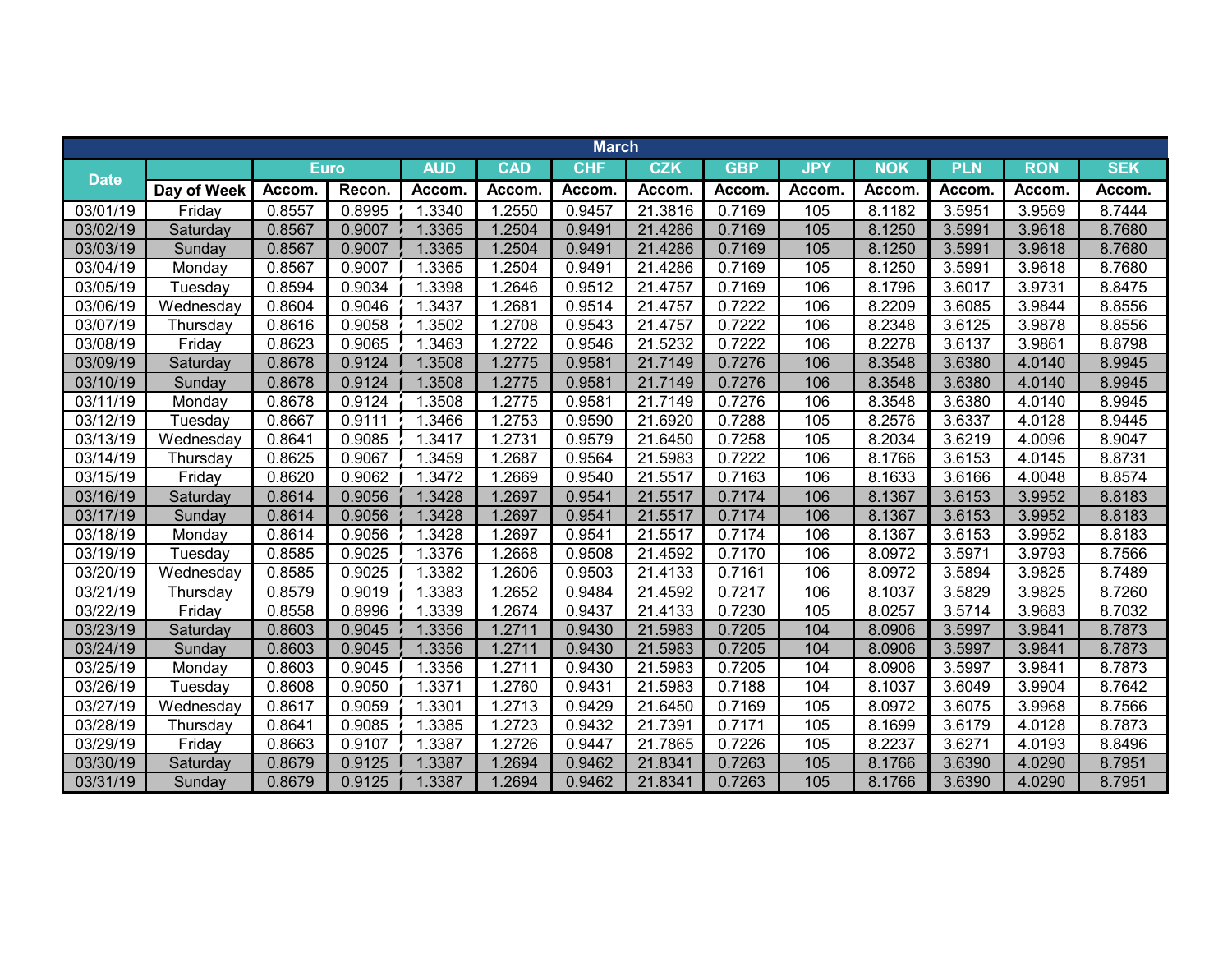|                      |             |             |        |            |            | <b>April</b> |              |            |            |            |            |              |            |
|----------------------|-------------|-------------|--------|------------|------------|--------------|--------------|------------|------------|------------|------------|--------------|------------|
| <b>Date</b>          |             | <b>Euro</b> |        | <b>AUD</b> | <b>CAD</b> | <b>CHF</b>   | <b>CZK</b>   | <b>GBP</b> | <b>JPY</b> | <b>NOK</b> | <b>PLN</b> | <b>RON</b>   | <b>SEK</b> |
|                      | Day of Week | Accom.      | Recon. | Accom      | Accom.     | <b>Accom</b> | <b>Accom</b> | Accom.     | Accom.     | Accom.     | Accom.     | <b>Accom</b> | Accom.     |
| $\frac{1}{04/01/19}$ | Monday      | 0.8679      | 0.9125 | 1.3387     | 1.2694     | 0.9462       | 21.8341      | 0.7263     | 105        | 8.1766     | 3.6390     | 4.0290       | 8.7951     |
| 04/02/19             | Tuesday     | 0.8676      | 0.9120 | 1.3344     | 1.2694     | 0.9457       | 21.8341      | 0.7246     | 105        | 8.1500     | 3.6364     | 4.0290       | 8.8106     |
| 04/03/19             | Wednesday   | 0.8699      | 0.9145 | 1.3416     | 1.2653     | 0.9495       | 21.8341      | 0.7294     | 105        | 8.1833     | 3.6430     | 4.0388       | 8.8574     |
| 04/04/19             | Thursday    | 0.8663      | 0.9107 | 1.3340     | 1.2639     | 0.9465       | 21.7391      | 0.7212     | 106        | 8.1301     | 3.6258     | 4.0161       | 8.8106     |
| 04/05/19             | Friday      | 0.8683      | 0.9129 | 1.3360     | 1.2687     | 0.9488       | 21.7391      | 0.7231     | 106        | 8.1566     | 3.6311     | 4.0209       | 8.8106     |
| 04/06/19             | Saturday    | 0.8671      | 0.9115 | 1.3348     | 1.2706     | 0.9498       | 21.6450      | 0.7265     | 106        | 8.1699     | 3.6271     | 4.0161       | 8.8106     |
| 04/07/19             | Sunday      | 0.8671      | 0.9115 | 1.3348     | 1.2706     | 0.9498       | 21.6450      | 0.7265     | 106        | 8.1699     | 3.6271     | 4.0161       | 8.8106     |
| 04/08/19             | Monday      | 0.8671      | 0.9115 | 1.3348     | 1.2706     | 0.9498       | 21.6450      | 0.7265     | 106        | 8.1699     | 3.6271     | 4.0161       | 8.8106     |
| 04/09/19             | Tuesday     | 0.8650      | 0.9094 | 1.3346     | 1.2687     | 0.9484       | 21.5983      | 0.7268     | 105        | 8.1235     | 3.6166     | 4.0064       | 8.7951     |
| 04/10/19             | Wednesday   | 0.8641      | 0.9085 | 1.3296     | 1.2625     | 0.9495       | 21.5983      | 0.7274     | 105        | 8.1037     | 3.6114     | 4.0112       | 8.7796     |
| 04/11/19             | Thursday    | 0.8648      | 0.9092 | 1.3310     | 1.2674     | 0.9511       | 21.5983      | 0.7258     | 105        | 8.0841     | 3.6114     | 4.0145       | 8.8028     |
| 04/12/19             | Friday      | 0.8642      | 0.9086 | 1.3280     | 1.2695     | 0.9525       | 21.5983      | 0.7261     | 105        | 8.0775     | 3.6088     | 4.0096       | 8.7951     |
| 04/13/19             | Saturday    | 0.8612      | 0.9054 | 1.3243     | 1.2665     | 0.9510       | 21.5054      | 0.7246     | 106        | 8.0645     | 3.5932     | 3.9968       | 8.8028     |
| 04/14/19             | Sunday      | 0.8612      | 0.9054 | 1.3243     | 1.2665     | 0.9510       | 21.5054      | 0.7246     | 106        | 8.0645     | 3.5932     | 3.9968       | 8.8028     |
| 04/15/19             | Monday      | 0.8612      | 0.9054 | 1.3243     | 1.2665     | 0.9510       | 21.5054      | 0.7246     | 106        | 8.0645     | 3.5932     | 3.9968       | 8.8028     |
| 04/16/19             | Tuesday     | 0.8619      | 0.9061 | 1.3245     | 1.2657     | 0.9535       | 21.5517      | 0.7253     | 106        | 8.0710     | 3.5920     | 4.0016       | 8.7951     |
| 04/17/19             | Wednesday   | 0.8627      | 0.9069 | 1.3261     | 1.2710     | 0.9564       | 21.5983      | 0.7266     | 106        | 8.0645     | 3.5958     | 4.0048       | 8.8028     |
| 04/18/19             | Thursday    | 0.8624      | 0.9066 | 1.3210     | 1.2671     | 0.9585       | 21.5517      | 0.7281     | 106        | 8.0515     | 3.5932     | 4.0048       | 8.7796     |
| 04/19/19             | Friday      | 0.8654      | 0.9098 | 1.3264     | 1.2711     | 0.9605       | 21.6920      | 0.7296     | 106        | 8.0972     | 3.6101     | 4.0177       | 8.8417     |
| 04/20/19             | Saturday    | 0.8654      | 0.9098 | 1.3264     | 1.2711     | 0.9605       | 21.6920      | 0.7296     | 106        | 8.0972     | 3.6101     | 4.0177       | 8.8417     |
| 04/21/19             | Sunday      | 0.8654      | 0.9098 | 1.3264     | 1.2711     | 0.9605       | 21.6920      | 0.7296     | 106        | 8.0972     | 3.6101     | 4.0177       | 8.8417     |
| 04/22/19             | Monday      | 0.8654      | 0.9098 | .3264      | 1.2711     | 0.9605       | 21.6920      | 0.7296     | 106        | 8.0972     | 3.6101     | 4.0177       | 8.8417     |
| 04/23/19             | Tuesday     | 0.8654      | 0.9098 | 1.3264     | 1.2711     | 0.9605       | 21.6920      | 0.7296     | 106        | 8.0972     | 3.6101     | 4.0177       | 8.8417     |
| 04/24/19             | Wednesday   | 0.8672      | 0.9116 | 1.3371     | 1.2731     | 0.9697       | 21.7865      | 0.7309     | 106        | 8.1037     | 3.6245     | 4.0258       | 8.8810     |
| 04/25/19             | Thursday    | 0.8701      | 0.9147 | 1.3506     | 1.2791     | 0.9684       | 21.8341      | 0.7342     | 106        | 8.1500     | 3.6390     | 4.0339       | 8.9047     |
| 04/26/19             | Friday      | 0.8745      | 0.9193 | 1.3561     | 1.2809     | 0.9693       | 21.9298      | 0.7369     | 106        | 8.2372     | 3.6617     | 4.0568       | 9.0662     |
| 04/27/19             | Saturday    | 0.8745      | 0.9193 | 1.3492     | 1.2806     | 0.9696       | 21.9298      | 0.7362     | 106        | 8.2440     | 3.6563     | 4.0584       | 9.0171     |
| 04/28/19             | Sunday      | 0.8745      | 0.9193 | 1.3492     | 1.2806     | 0.9696       | 21.9298      | 0.7362     | 106        | 8.2440     | 3.6563     | 4.0584       | 9.0171     |
| 04/29/19             | Monday      | 0.8745      | 0.9193 | 1.3492     | 1.2806     | 0.9696       | 21.9298      | 0.7362     | 106        | 8.2440     | 3.6563     | 4.0584       | 9.0171     |
| 04/30/19             | Tuesday     | 0.8741      | 0.9189 | 1.3486     | 1.2807     | 0.9697       | 21.8818      | 0.7358     | 106        | 8.2576     | 3.6603     | 4.0486       | 9.0416     |
|                      |             |             |        |            |            |              |              |            |            |            |            |              |            |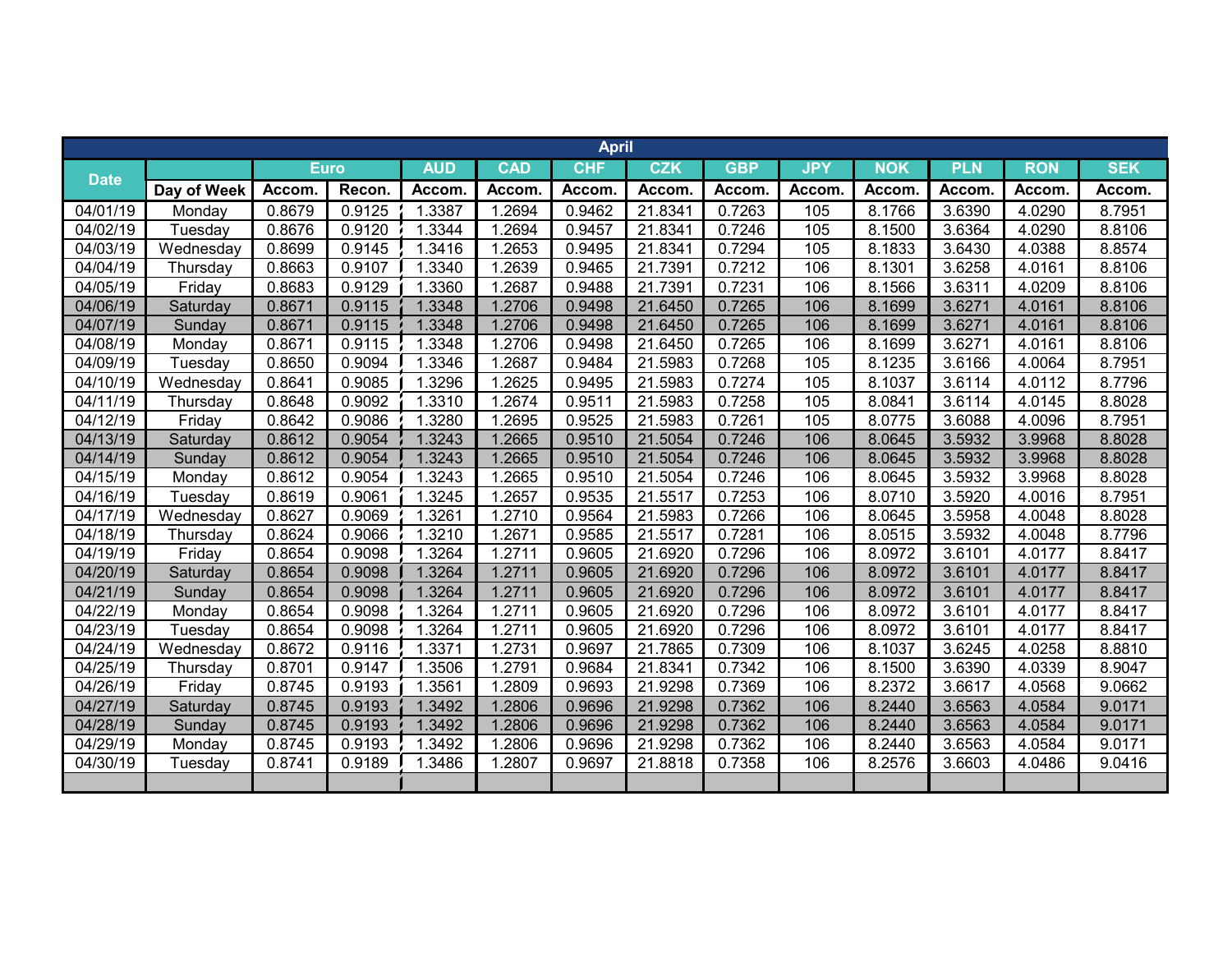|             |             |             |        |            |            | <b>May</b> |         |            |            |            |            |            |
|-------------|-------------|-------------|--------|------------|------------|------------|---------|------------|------------|------------|------------|------------|
|             |             | <b>Euro</b> |        | <b>AUD</b> | <b>CAD</b> | <b>CHF</b> | CZK     | <b>GBP</b> | <b>NOK</b> | <b>PLN</b> | <b>RON</b> | <b>SEK</b> |
| <b>Date</b> | Day of Week | Accom       | Recon. | Accom.     | Accom      | Accom.     | Accom.  | Accom.     | Accom.     | Accom.     | Accom.     | Accom.     |
| 05/01/19    | Wednesday   | 0.8680      | 0.9126 | 1.3466     | 1.2758     | 0.9679     | 21.6920 | 0.7299     | 8.1833     | 3.6284     | 4.0274     | 9.0009     |
| 05/02/19    | Thursday    | 0.8680      | 0.9126 | 1.3466     | 1.2758     | 0.9679     | 21.6920 | 0.7299     | 8.1833     | 3.6284     | 4.0274     | 9.0009     |
| 05/03/19    | Friday      | 0.8696      | 0.9142 | 1.3541     | 1.2773     | 0.9682     | 21.7391 | 0.7286     | 8.2645     | 3.6284     | 4.0339     | 9.0580     |
| 05/04/19    | Saturday    | 0.8733      | 0.9181 | 1.3576     | 1.2789     | 0.9693     | 21.8818 | 0.7305     | 8.3264     | 3.6483     | 4.0486     | 9.1158     |
| 05/05/19    | Sunday      | 0.8733      | 0.9181 | 1.3576     | 1.2789     | 0.9693     | 21.8818 | 0.7305     | 8.3264     | 3.6483     | 4.0486     | 9.1158     |
| 05/06/19    | Monday      | 0.8733      | 0.9181 | 1.3576     | 1.2789     | 0.9693     | 21.8818 | 0.7305     | 8.3264     | 3.6483     | 4.0486     | 9.1158     |
| 05/07/19    | Tuesday     | 0.8707      | 0.9153 | 1.3600     | 1.2814     | 0.9680     | 21.8341 | 0.7255     | 8.3126     | 3.6364     | 4.0371     | 9.1075     |
| 05/08/19    | Wednesday   | 0.8708      | 0.9154 | 1.3537     | 1.2791     | 0.9692     | 21.8341 | 0.7271     | 8.2850     | 3.6390     | 4.0388     | 9.0992     |
| 05/09/19    | Thursday    | 0.8704      | 0.9150 | 1.3567     | 1.2791     | 0.9680     | 21.8341 | 0.7306     | 8.3403     | 3.6417     | 4.0388     | 9.1241     |
| 05/10/19    | Friday      | 0.8705      | 0.9151 | 1.3618     | 1.2809     | 0.9667     | 21.8341 | 0.7309     | 8.3264     | 3.6443     | 4.0404     | 9.1659     |
| 05/11/19    | Saturday    | 0.8669      | 0.9113 | 1.3572     | 1.2789     | 0.9616     | 21.7391 | 0.7290     | 8.2988     | 3.6311     | 4.0225     | 9.1408     |
| 05/12/19    | Sunday      | 0.8669      | 0.9113 | 1.3572     | 1.2789     | 0.9616     | 21.7391 | 0.7290     | 8.2988     | 3.6311     | 4.0225     | 9.1408     |
| 05/13/19    | Monday      | 0.8669      | 0.9113 | 1.3572     | 1.2789     | 0.9616     | 21.7391 | 0.7290     | 8.2988     | 3.6311     | 4.0225     | 9.1408     |
| 05/14/19    | Tuesday     | 0.8657      | 0.9101 | 1.3626     | 1.2760     | 0.9555     | 21.7391 | 0.7289     | 8.2850     | 3.6337     | 4.0177     | 9.1408     |
| 05/15/19    | Wednesday   | 0.8665      | 0.9109 | 1.3654     | 1.2771     | 0.9552     | 21.7391 | 0.7327     | 8.2781     | 3.6377     | 4.0225     | 9.1075     |
| 05/16/19    | Thursday    | 0.8701      | 0.9147 | 1.3714     | 1.2788     | 0.9566     | 21.8341 | 0.7365     | 8.3126     | 3.6563     | 4.0388     | 9.1324     |
| 05/17/19    | Friday      | 0.8695      | 0.9141 | 1.3746     | 1.2750     | 0.9585     | 21.7865 | 0.7415     | 8.2645     | 3.6417     | 4.0371     | 9.1241     |
| 05/18/19    | Saturday    | 0.8729      | 0.9177 | 1.3822     | 1.2829     | 0.9603     | 21.9298 | 0.7455     | 8.3333     | 3.6630     | 4.0535     | 9.1659     |
| 05/19/19    | Sunday      | 0.8729      | 0.9177 | 1.3822     | 1.2829     | 0.9603     | 21.9298 | 0.7455     | 8.3333     | 3.6630     | 4.0535     | 9.1659     |
| 05/20/19    | Monday      | 0.8729      | 0.9177 | 1.3822     | 1.2829     | 0.9603     | 21.9298 | 0.7455     | 8.3333     | 3.6630     | 4.0535     | 9.1659     |
| 05/21/19    | Tuesday     | 0.8736      | 0.9184 | 1.3749     | 1.2776     | 0.9594     | 21.9298 | 0.7463     | 8.3472     | 3.6603     | 4.0535     | 9.1743     |
| 05/22/19    | Wednesday   | 0.8737      | 0.9185 | 1.3820     | 1.2750     | 0.9604     | 21.9780 | 0.7463     | 8.3403     | 3.6684     | 4.0584     | 9.1827     |
| 05/23/19    | Thursday    | 0.8729      | 0.9177 | .3806      | 1.2726     | 0.9577     | 21.9298 | 0.7514     | 8.3056     | 3.6630     | 4.0535     | 9.1575     |
| 05/24/19    | Friday      | 0.8754      | 0.9202 | 1.3826     | 1.2802     | 0.9579     | 22.0264 | 0.7519     | 8.3264     | 3.6751     | 4.0634     | 9.1659     |
| 05/25/19    | Saturday    | 0.8712      | 0.9158 | 1.3765     | 1.2786     | 0.9526     | 21.9298 | 0.7502     | 8.2850     | 3.6496     | 4.0453     | 9.0992     |
| 05/26/19    | Sunday      | 0.8712      | 0.9158 | 1.3765     | 1.2786     | 0.9526     | 21.9298 | 0.7502     | 8.2850     | 3.6496     | 4.0453     | 9.0992     |
| 05/27/19    | Monday      | 0.8712      | 0.9158 | 1.3765     | 1.2786     | 0.9526     | 21.9298 | 0.7502     | 8.2850     | 3.6496     | 4.0453     | 9.0992     |
| 05/28/19    | Tuesday     | 0.8712      | 0.9158 | 1.3765     | 1.2786     | 0.9526     | 21.9298 | 0.7502     | 8.2850     | 3.6496     | 4.0453     | 9.0992     |
| 05/29/19    | Wednesday   | 0.8710      | 0.9156 | 1.3725     | 1.2798     | 0.9557     | 21.9298 | 0.7505     | 8.2508     | 3.6470     | 4.0437     | 9.0744     |
| 05/30/19    | Thursday    | 0.8739      | 0.9187 | 1.3732     | 1.2837     | 0.9558     | 22.0264 | 0.7518     | 8.3264     | 3.6643     | 4.0568     | 9.1241     |
| 05/31/19    | Friday      | 0.8739      | 0.9187 | 1.3717     | 1.2806     | 0.9568     | 22.0264 | 0.7514     | 8.3195     | 3.6550     | 4.0519     | 9.0580     |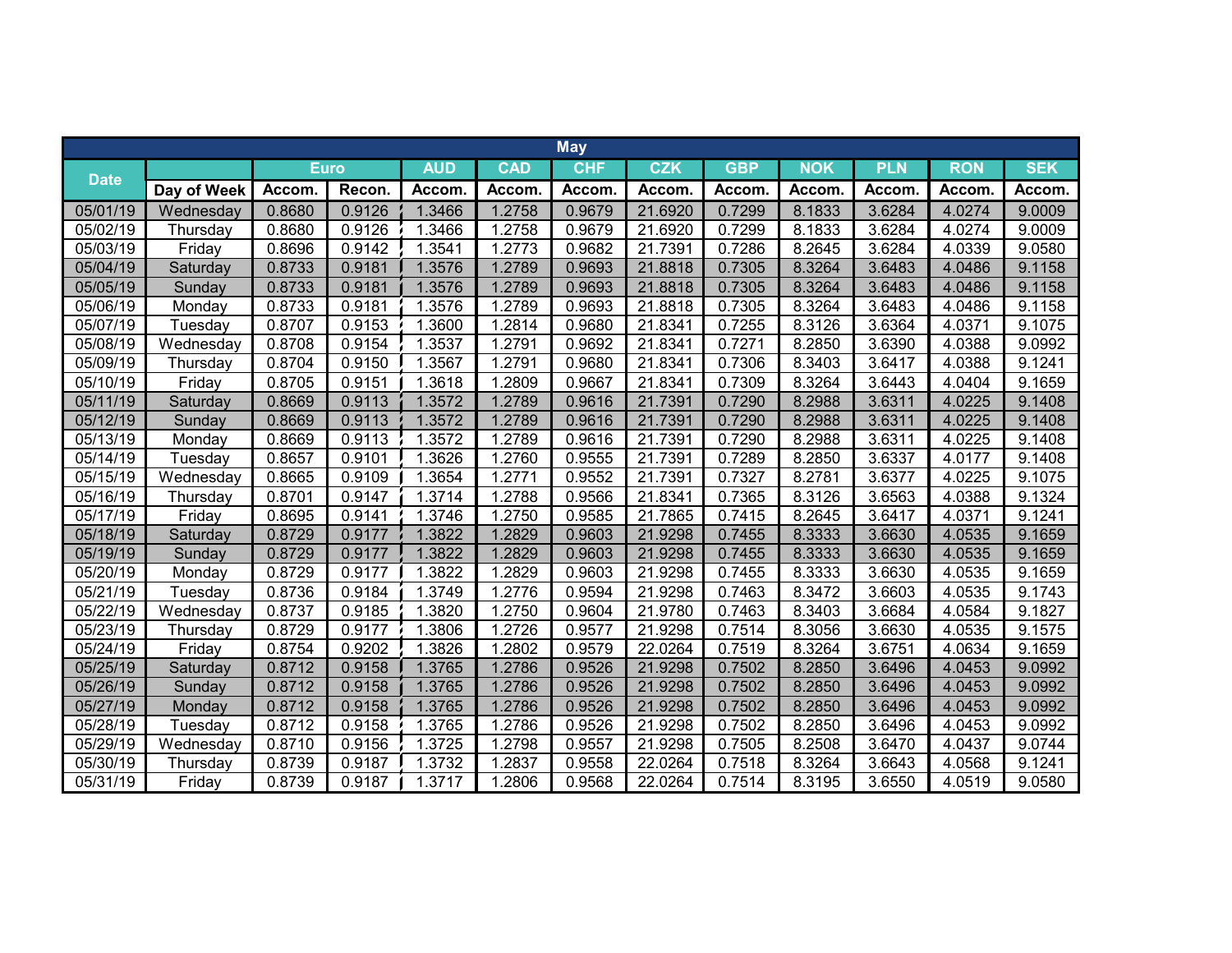|             |             |             |        |            |                     | June       |            |              |              |            |              |            |
|-------------|-------------|-------------|--------|------------|---------------------|------------|------------|--------------|--------------|------------|--------------|------------|
| <b>Date</b> |             | <b>Euro</b> |        | <b>AUD</b> | <b>CAD</b>          | <b>CHF</b> | <b>CZK</b> | <b>GBP</b>   | <b>NOK</b>   | <b>PLN</b> | <b>RON</b>   | <b>SEK</b> |
|             | Day of Week | Accom.      | Recon. | Accom      | <b>Accom</b>        | Accom.     | Accom      | <b>Accom</b> | <b>Accom</b> | Accom      | <b>Accom</b> | Accom.     |
| 06/01/19    | Saturday    | 0.8738      | 0.9186 | 1.3748     | 1.2878              | 0.9555     | 21.9780    | 0.7557       | 8.3403       | 3.6496     | 4.0404       | 9.0662     |
| 06/02/19    | Sunday      | 0.8738      | 0.9186 | 1.3748     | 1.2878              | 0.9555     | 21.9780    | 0.7557       | 8.3403       | 3.6496     | 4.0404       | 9.0662     |
| 06/03/19    | Monday      | 0.8738      | 0.9186 | 1.3748     | 1.2878              | 0.9555     | 21.9780    | 0.7557       | 8.3403       | 3.6496     | 4.0404       | 9.0662     |
| 06/04/19    | Tuesday     | 0.8708      | 0.9154 | 1.3650     | 1.2819              | 0.9477     | 21.9298    | 0.7524       | 8.2988       | 3.6364     | 4.0225       | 9.0171     |
| 06/05/19    | Wednesday   | 0.8676      | 0.9120 | 1.3633     | 1.2783              | 0.9455     | 21.7865    | 0.7506       | 8.2781       | 3.6206     | 4.0048       | 8.9847     |
| 06/06/19    | Thursday    | 0.8624      | 0.9066 | 1.3548     | 1.2671              | 0.9386     | 21.5517    | 0.7452       | 8.2169       | 3.5971     | 3.9714       | 8.9366     |
| 06/07/19    | Friday      | 0.8633      | 0.9075 | 1.3578     | 1.2706              | 0.9406     | 21.5983    | 0.7454       | 8.2576       | 3.6010     | 3.9746       | 8.9366     |
| 06/08/19    | Saturday    | 0.8617      | 0.9059 | 1.3589     | 1.2655              | 0.9403     | 21.5517    | 0.7450       | 8.2305       | 3.5894     | 3.9667       | 8.9526     |
| 06/09/19    | Sunday      | 0.8617      | 0.9059 | 1.3589     | 1.2655              | 0.9403     | 21.5517    | 0.7450       | 8.2305       | 3.5894     | 3.9667       | 8.9526     |
| 06/10/19    | Monday      | 0.8617      | 0.9059 | 1.3589     | 1.2655              | 0.9403     | 21.5517    | 0.7450       | 8.2305       | 3.5894     | 3.9667       | 8.9526     |
| 06/11/19    | Tuesday     | 0.8617      | 0.9059 | 1.3641     | 1.2606              | 0.9410     | 21.5517    | 0.7499       | 8.2169       | 3.5829     | 3.9651       | 8.9445     |
| 06/12/19    | Wednesday   | 0.8618      | 0.9060 | 1.3674     | 1.2606              | 0.9439     | 21.5517    | 0.7486       | 8.2102       | 3.5868     | 3.9698       | 8.9767     |
| 06/13/19    | Thursday    | 0.8609      | 0.9051 | 1.3676     | 1.2641              | 0.9445     | 21.5054    | 0.7454       | 8.2102       | 3.5765     | 3.9667       | 8.9686     |
| 06/14/19    | Friday      | 0.8636      | 0.9078 | 1.3755     | $\overline{1.2647}$ | 0.9437     | 21.5517    | 0.7490       | 8.2305       | 3.5842     | 3.9761       | 9.0090     |
| 06/15/19    | Saturday    | 0.8648      | 0.9092 | 1.3765     | 1.2663              | 0.9453     | 21.5517    | 0.7513       | 8.2372       | 3.5868     | 3.9825       | 8.9686     |
| 06/16/19    | Sunday      | 0.8648      | 0.9092 | 1.3765     | 1.2663              | 0.9453     | 21.5517    | 0.7513       | 8.2372       | 3.5868     | 3.9825       | 8.9686     |
| 06/17/19    | Monday      | 0.8648      | 0.9092 | 1.3765     | 1.2663              | 0.9453     | 21.5517    | 0.7513       | 8.2372       | 3.5868     | 3.9825       | 8.9686     |
| 06/18/19    | Tuesday     | 0.8673      | 0.9117 | 1.3829     | 1.2742              | 0.9482     | 21.5983    | 0.7543       | 8.2850       | 3.6023     | 3.9984       | 9.0090     |
| 06/19/19    | Wednesday   | 0.8701      | 0.9147 | 1.3870     | 1.2739              | 0.9480     | 21.7391    | 0.7584       | 8.2988       | 3.6127     | 4.0064       | 9.0253     |
| 06/20/19    | Thursday    | 0.8700      | 0.9146 | 1.3829     | 1.2716              | 0.9480     | 21.7391    | 0.7552       | 8.2988       | 3.6193     | 4.0096       | 9.0662     |
| 06/21/19    | Friday      | 0.8700      | 0.9146 | 1.3847     | 1.2628              | 0.9452     | 21.7391    | 0.7563       | 8.2034       | 3.6101     | 4.0096       | 9.0253     |
| 06/22/19    | Saturday    | 0.8608      | 0.9050 | 1.3753     | 1.2530              | 0.9322     | 21.5054    | 0.7505       | 8.1301       | 3.5740     | 3.9651       | 8.9206     |
| 06/23/19    | Sunday      | 0.8608      | 0.9050 | 1.3753     | 1.2530              | 0.9322     | 21.5054    | 0.7505       | 8.1301       | 3.5740     | 3.9651       | 8.9206     |
| 06/24/19    | Monday      | 0.8608      | 0.9050 | 1.3753     | 1.2530              | 0.9322     | 21.5054    | 0.7505       | 8.1301       | 3.5740     | 3.9651       | 8.9206     |
| 06/25/19    | Tuesday     | 0.8555      | 0.8993 | 1.3667     | 1.2536              | 0.9266     | 21.3675    | 0.7454       | 8.0580       | 3.5486     | 3.9355       | 8.8496     |
| 06/26/19    | Wednesday   | 0.8559      | 0.8997 | 1.3637     | 1.2519              | 0.9270     | 21.3220    | 0.7468       | 8.0841       | 3.5524     | 3.9370       | 8.7873     |
| 06/27/19    | Thursday    | 0.8580      | 0.9020 | 1.3617     | 1.2505              | 0.9297     | 21.3220    | 0.7496       | 8.0906       | 3.5663     | 3.9510       | 8.8183     |
| 06/28/19    | Friday      | 0.8578      | 0.9018 | 1.3592     | 1.2486              | 0.9301     | 21.2766    | 0.7480       | 8.0972       | 3.5562     | 3.9494       | 8.8261     |
| 06/29/19    | Saturday    | 0.8561      | 0.9001 | 1.3559     | 1.2432              | 0.9270     | 21.2314    | 0.7483       | 8.0906       | 3.5474     | 3.9510       | 8.8183     |
| 06/30/19    | Sunday      | 0.8561      | 0.9001 | 1.3559     | 1.2432              | 0.9270     | 21.2314    | 0.7483       | 8.0906       | 3.5474     | 3.9510       | 8.8183     |
|             |             |             |        |            |                     |            |            |              |              |            |              |            |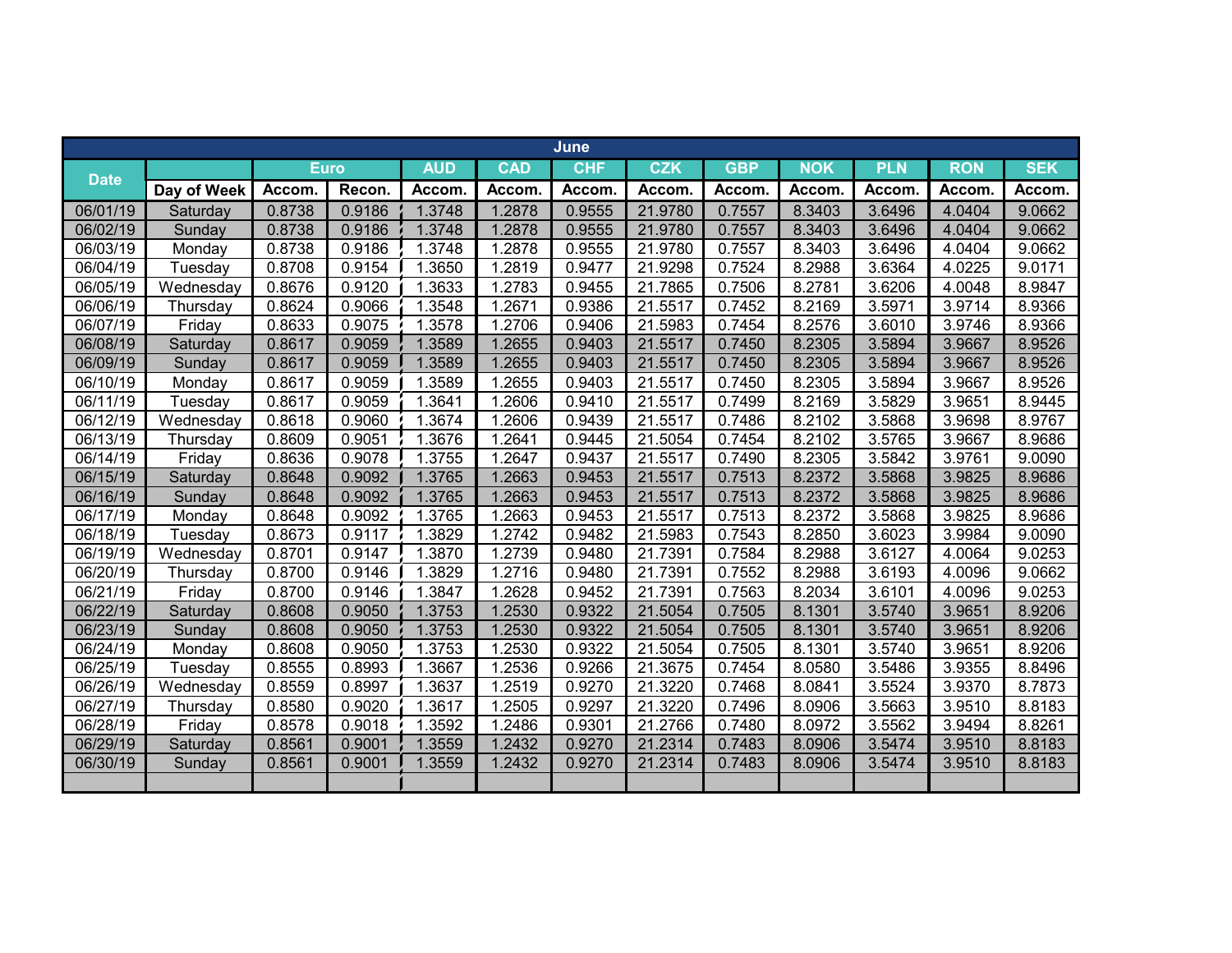|                       |             |        |             |            |            | July       |            |            |              |            |            |            |
|-----------------------|-------------|--------|-------------|------------|------------|------------|------------|------------|--------------|------------|------------|------------|
|                       |             |        | <b>Euro</b> | <b>AUD</b> | <b>CAD</b> | <b>CHF</b> | <b>CZK</b> | <b>GBP</b> | <b>NOK</b>   | <b>PLN</b> | <b>RON</b> | <b>SEK</b> |
| <b>Date</b>           | Day of Week | Accom. | Recon.      | Accom.     | Accom.     | Accom.     | Accom.     | Accom.     | <b>Accom</b> | Accom.     | Accom      | Accom.     |
| 07/01/19              | Monday      | 0.8561 | 0.9001      | 1.3559     | 1.2432     | 0.9270     | 21.2314    | 0.7483     | 8.0906       | 3.5474     | 3.9510     | 8.8183     |
| 07/02/19              | Tuesday     | 0.8587 | 0.9027      | 1.3585     | 1.2446     | 0.9327     | 21.3220    | 0.7511     | 8.1103       | 3.5524     | 3.9620     | 8.8261     |
| 07/03/19              | Wednesday   | 0.8632 | 0.9074      | 1.3596     | 1.2472     | 0.9400     | 21.4133    | 0.7527     | 8.1367       | 3.5714     | 3.9841     | 8.8810     |
| 07/04/19              | Thursday    | 0.8627 | 0.9069      | 1.3535     | 1.2444     | 0.9349     | 21.4133    | 0.7549     | 8.1235       | 3.5689     | 3.9825     | 8.8417     |
| 07/05/19              | Friday      | 0.8627 | 0.9069      | 1.3535     | 1.2444     | 0.9349     | 21.4133    | 0.7549     | 8.1235       | 3.5689     | 3.9825     | 8.8417     |
| 07/06/19              | Saturday    | 0.8656 | 0.9100      | 1.3552     | 1.2416     | 0.9391     | 21.5054    | 0.7571     | 8.1301       | 3.5829     | 3.9872     | 8.9127     |
| 07/07/19              | Sunday      | 0.8656 | 0.9100      | 1.3552     | 1.2416     | 0.9391     | 21.5054    | 0.7571     | 8.1301       | 3.5829     | 3.9872     | 8.9127     |
| 07/08/19              | Monday      | 0.8656 | 0.9100      | 1.3552     | 1.2416     | 0.9391     | 21.5054    | 0.7571     | 8.1301       | 3.5829     | 3.9872     | 8.9127     |
| 07/09/19              | Tuesday     | 0.8688 | 0.9134      | 1.3604     | 1.2404     | 0.9426     | 21.5983    | 0.7592     | 8.2034       | 3.6023     | 3.9984     | 8.9767     |
| 07/10/19              | Wednesday   | 0.8698 | 0.9144      | 1.3708     | 1.2472     | 0.9446     | 21.6450    | 0.7631     | 8.2237       | 3.6153     | 4.0080     | 9.0171     |
| 07/11/19              | Thursday    | 0.8670 | 0.9114      | 1.3702     | 1.2436     | 0.9411     | 21.5983    | 0.7602     | 8.1967       | 3.6127     | 4.0016     | 8.9686     |
| 07/12/19              | Friday      | 0.8639 | 0.9083      | 1.3607     | 1.2412     | 0.9362     | 21.5517    | 0.7563     | 8.1103       | 3.5945     | 3.9872     | 8.9127     |
| 07/13/19              | Saturday    | 0.8660 | 0.9104      | 1.3596     | 1.2385     | 0.9362     | 21.5983    | 0.7582     | 8.1235       | 3.6036     | 3.9952     | 8.9127     |
| 07/14/19              | Sunday      | 0.8660 | 0.9104      | 1.3596     | 1.2385     | 0.9362     | 21.5983    | 0.7582     | 8.1235       | 3.6036     | 3.9952     | 8.9127     |
| 07/15/19              | Monday      | 0.8660 | 0.9104      | 1.3596     | 1.2385     | 0.9362     | 21.5983    | 0.7582     | 8.1235       | 3.6036     | 3.9952     | 8.9127     |
| 07/16/19              | Tuesday     | 0.8647 | 0.9091      | 1.3510     | 1.2381     | 0.9334     | 21.5517    | 0.7577     | 8.1103       | 3.5932     | 3.9904     | 8.8968     |
| 07/17/19              | Wednesday   | 0.8686 | 0.9132      | 1.3512     | 1.2401     | 0.9379     | 21.6450    | 0.7644     | 8.1235       | 3.6036     | 4.0064     | 8.9286     |
| 07/18/19              | Thursday    | 0.8688 | 0.9134      | 1.3561     | 1.2413     | 0.9398     | 21.6920    | 0.7653     | 8.1500       | 3.6127     | 4.0096     | 8.9127     |
| 07/19/19              | Friday      | 0.8694 | 0.9140      | 1.3515     | 1.2419     | 0.9379     | 21.6920    | 0.7617     | 8.1766       | 3.6114     | 4.0112     | 8.9047     |
| 07/20/19              | Saturday    | 0.8677 | 0.9121      | 1.3463     | 1.2398     | 0.9334     | 21.5983    | 0.7583     | 8.1301       | 3.6010     | 4.0016     | 8.8968     |
| 07/21/19              | Sunday      | 0.8677 | 0.9121      | 1.3463     | 1.2398     | 0.9334     | 21.5983    | 0.7583     | 8.1301       | 3.6010     | 4.0016     | 8.8968     |
| 07/22/19              | Monday      | 0.8677 | 0.9121      | 1.3463     | 1.2398     | 0.9334     | 21.5983    | 0.7583     | 8.1301       | 3.6010     | 4.0016     | 8.8968     |
| 07/23/19              | Tuesday     | 0.8690 | 0.9136      | 1.3483     | 1.2425     | 0.9327     | 21.6450    | 0.7623     | 8.1566       | 3.5997     | 4.0016     | 8.9366     |
| 07/24/19              | Wednesday   | 0.8714 | 0.9160      | 1.3506     | 1.2481     | 0.9333     | 21.6920    | 0.7632     | 8.2237       | 3.6101     | 4.0112     | 8.9767     |
| 07/25/19              | Thursday    | 0.8745 | 0.9193      | 1.3607     | 1.2470     | 0.9363     | 21.7865    | 0.7601     | 8.2169       | 3.6271     | 4.0241     | 8.9767     |
| 07/26/19              | Friday      | 0.8740 | 0.9188      | 1.3587     | 1.2435     | 0.9365     | 21.7391    | 0.7582     | 8.1833       | 3.6193     | 4.0241     | 8.9445     |
| 07/27/19              | Saturday    | 0.8749 | 0.9197      | 1.3717     | 1.2522     | 0.9429     | 21.7865    | 0.7646     | 8.2645       | 3.6403     | 4.0323     | 9.0090     |
| 07/28/19              | Sunday      | 0.8749 | 0.9197      | 1.3717     | 1.2522     | 0.9429     | 21.7865    | 0.7646     | 8.2645       | 3.6403     | 4.0323     | 9.0090     |
| $\overline{07/29/19}$ | Monday      | 0.8749 | 0.9197      | 1.3717     | 1.2522     | 0.9429     | 21.7865    | 0.7646     | 8.2645       | 3.6403     | 4.0323     | 9.0090     |
| 07/30/19              | Tuesday     | 0.8767 | 0.9217      | 1.3770     | 1.2519     | 0.9435     | 21.8818    | 0.7731     | 8.2850       | 3.6590     | 4.0420     | 9.0416     |
| 07/31/19              | Wednesday   | 0.8733 | 0.9181      | 1.3785     | 1.2509     | 0.9398     | 21.8341    | 0.7804     | 8.2919       | 3.6536     | 4.0290     | 9.0662     |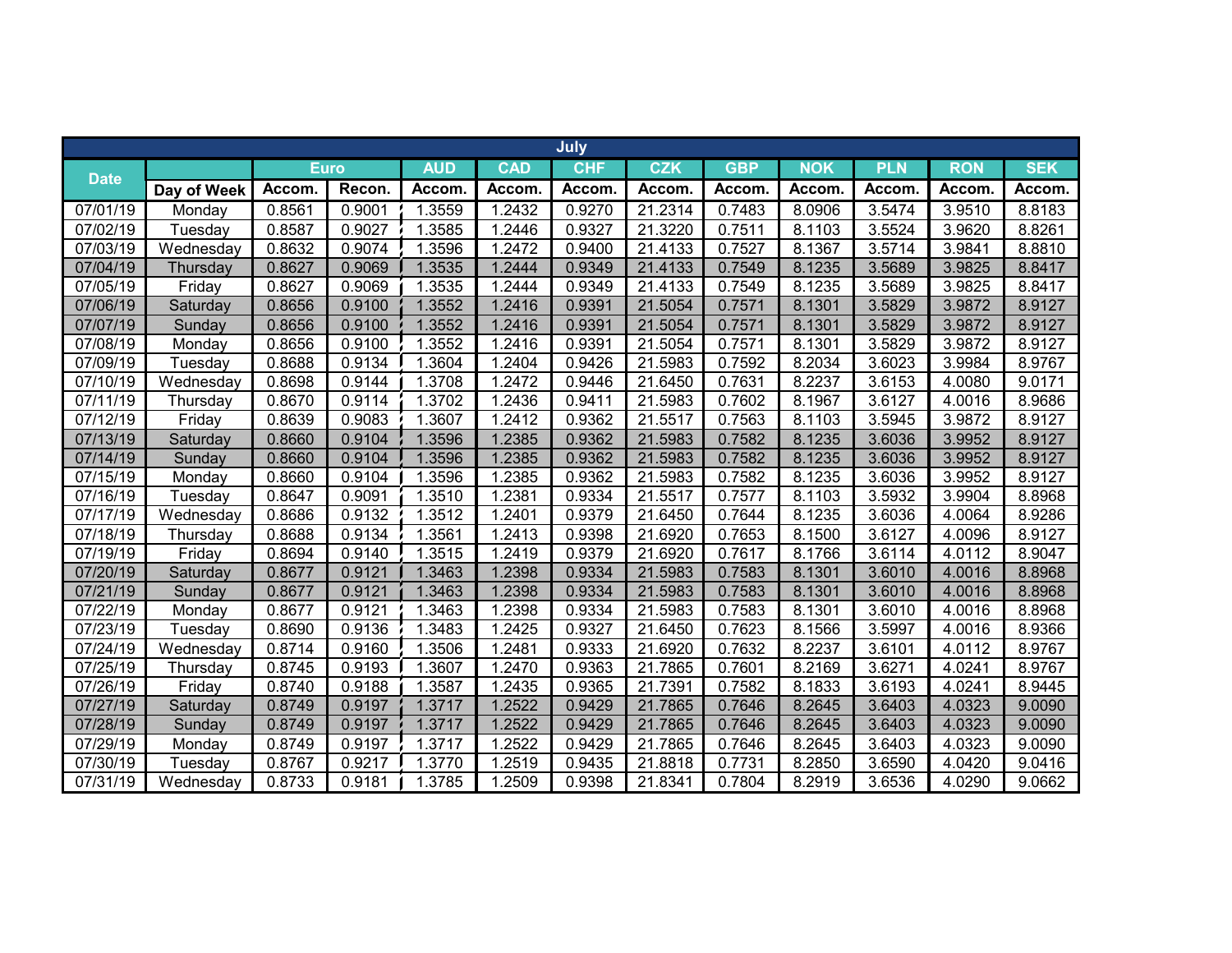|                       |             |              |             |            |              | <b>August</b> |            |            |            |            |            |            |
|-----------------------|-------------|--------------|-------------|------------|--------------|---------------|------------|------------|------------|------------|------------|------------|
|                       |             |              | <b>Euro</b> | <b>AUD</b> | <b>CAD</b>   | <b>CHF</b>    | <b>CZK</b> | <b>GBP</b> | <b>NOK</b> | <b>PLN</b> | <b>RON</b> | <b>SEK</b> |
| <b>Date</b>           | Day of Week | <b>Accom</b> | Recon.      | Accom.     | <b>Accom</b> | Accom.        | Accom.     | Accom.     | Accom.     | Accom      | Accom.     | Accom.     |
| 08/01/19              | Thursday    | 0.8745       | 0.9193      | 1.3791     | 1.2502       | 0.9414        | 21.8818    | 0.7812     | 8.3333     | 3.6590     | 4.0355     | 9.0909     |
| 08/02/19              | Friday      | 0.8826       | 0.9278      | 1.3885     | 1.2564       | 0.9455        | 22.1729    | 0.7844     | 8.4459     | 3.6982     | 4.0717     | 9.1996     |
| 08/03/19              | Saturday    | 0.8783       | 0.9233      | 1.4013     | 1.2587       | 0.9360        | 22.0751    | 0.7836     | 8.4890     | 3.6832     | 4.0535     | 9.1827     |
| 08/04/19              | Sunday      | 0.8783       | 0.9233      | 1.4013     | 1.2587       | 0.9360        | 22.0751    | 0.7836     | 8.4890     | 3.6832     | 4.0535     | 9.1827     |
| 08/05/19              | Monday      | 0.8783       | 0.9233      | 1.4013     | 1.2587       | 0.9360        | 22.0751    | 0.7836     | 8.4890     | 3.6832     | 4.0535     | 9.1827     |
| 08/06/19              | Tuesday     | 0.8721       | 0.9169      | 1.4047     | 1.2563       | 0.9263        | 21.9298    | 0.7813     | 8.4818     | 3.6684     | 4.0241     | 9.1491     |
| 08/07/19              | Wednesday   | 0.8702       | 0.9148      | 1.3970     | 1.2544       | 0.9264        | 21.8341    | 0.7791     | 8.4459     | 3.6576     | 4.0128     | 9.0992     |
| 08/08/19              | Thursday    | 0.8707       | 0.9153      | 1.4116     | 1.2666       | 0.9270        | 21.8341    | 0.7840     | 8.4890     | 3.6657     | 4.0161     | 9.1408     |
| 08/09/19              | Friday      | 0.8706       | 0.9152      | 1.3990     | 1.2625       | 0.9271        | 21.8818    | 0.7819     | 8.5034     | 3.6697     | 4.0145     | 9.1241     |
| 08/10/19              | Saturday    | 0.8706       | 0.9152      | 1.3965     | 1.2558       | 0.9249        | 21.9298    | 0.7878     | 8.4531     | 3.6657     | 4.0112     | 9.0827     |
| 08/11/19              | Sunday      | 0.8706       | 0.9152      | 1.3965     | 1.2558       | 0.9249        | 21.9298    | 0.7878     | 8.4531     | 3.6657     | 4.0112     | 9.0827     |
| 08/12/19              | Monday      | 0.8706       | 0.9152      | 1.3965     | 1.2558       | 0.9249        | 21.9298    | 0.7878     | 8.4531     | 3.6657     | 4.0112     | 9.0827     |
| 08/13/19              | Tuesday     | 0.8695       | 0.9141      | 1.4065     | 1.2553       | 0.9221        | 21.8818    | 0.7852     | 8.4818     | 3.6684     | 4.0064     | 9.0992     |
| 08/14/19              | Wednesday   | 0.8685       | 0.9131      | 1.4047     | 1.2609       | 0.9190        | 21.8818    | 0.7861     | 8.4746     | 3.6724     | 4.0016     | 9.0662     |
| 08/15/19              | Thursday    | 0.8717       | 0.9165      | 1.4090     | 1.2639       | 0.9232        | 21.9780    | 0.7876     | 8.5034     | 3.7161     | 4.0128     | 9.1241     |
| 08/16/19              | Friday      | 0.8746       | 0.9194      | 1.4019     | 1.2655       | 0.9263        | 22.0751    | 0.7833     | 8.5397     | 3.7411     | 4.0274     | 9.1491     |
| 08/17/19              | Saturday    | 0.8790       | 0.9240      | 1.3986     | 1.2623       | 0.9301        | 22.0751    | 0.7802     | 8.5397     | 3.7175     | 4.0535     | 9.1827     |
| 08/18/19              | Sunday      | 0.8790       | 0.9240      | 1.3986     | 1.2623       | 0.9301        | 22.0751    | 0.7802     | 8.5397     | 3.7175     | 4.0535     | 9.1827     |
| 08/19/19              | Monday      | 0.8790       | 0.9240      | 1.3986     | 1.2623       | 0.9301        | 22.0751    | 0.7802     | 8.5397     | 3.7175     | 4.0535     | 9.1827     |
| 08/20/19              | Tuesday     | 0.8778       | 0.9228      | 1.4015     | 1.2607       | 0.9315        | 22.0751    | 0.7839     | 8.5324     | 3.7411     | 4.0502     | 9.1827     |
| 08/21/19              | Wednesday   | 0.8800       | 0.9252      | 1.4025     | 1.2666       | 0.9318        | 22.1239    | 0.7861     | 8.5470     | 3.7369     | 4.0584     | 9.2336     |
| 08/22/19              | Thursday    | 0.8786       | 0.9236      | 1.3994     | 1.2644       | 0.9315        | 22.0751    | 0.7842     | 8.5034     | 3.7286     | 4.0502     | 9.1659     |
| $\overline{08}/23/19$ | Friday      | 0.8794       | 0.9244      | 1.4045     | 1.2623       | 0.9350        | 22.1239    | 0.7815     | 8.5251     | 3.7425     | 4.0486     | 9.1912     |
| 08/24/19              | Saturday    | 0.8807       | 0.9259      | 1.4079     | 1.2658       | 0.9354        | 22.1239    | 0.7767     | 8.5543     | 3.7397     | 4.0535     | 9.1996     |
| 08/25/19              | Sunday      | 0.8807       | 0.9259      | 1.4079     | 1.2658       | 0.9354        | 22.1239    | 0.7767     | 8.5543     | 3.7397     | 4.0535     | 9.1996     |
| 08/26/19              | Monday      | 0.8807       | 0.9259      | 1.4079     | 1.2658       | 0.9354        | 22.1239    | 0.7767     | 8.5543     | 3.7397     | 4.0535     | 9.1996     |
| 08/27/19              | Tuesday     | 0.8768       | 0.9218      | 1.4047     | 1.2642       | 0.9306        | 22.0264    | 0.7763     | 8.5397     | 3.7286     | 4.0420     | 9.1912     |
| 08/28/19              | Wednesday   | 0.8779       | 0.9229      | 1.4049     | 1.2574       | 0.9317        | 22.0751    | 0.7741     | 8.5543     | 3.7397     | 4.0502     | 9.1659     |
| 08/29/19              | Thursday    | 0.8788       | 0.9238      | 1.4079     | 1.2641       | 0.9315        | 22.1239    | 0.7781     | 8.5763     | 3.7594     | 4.0502     | 9.2166     |
| 08/30/19              | Friday      | 0.8801       | 0.9253      | 1.4075     | .2614        | 0.9336        | 22.1729    | 0.7768     | 8.6133     | 3.7594     | 4.0568     | 9.2507     |
| 08/31/19              | Saturday    | 0.8827       | 0.9279      | 1.4112     | 1.2615       | 0.9388        | 22.3214    | 0.7794     | 8.6356     | 3.7707     | 4.0700     | 9.3284     |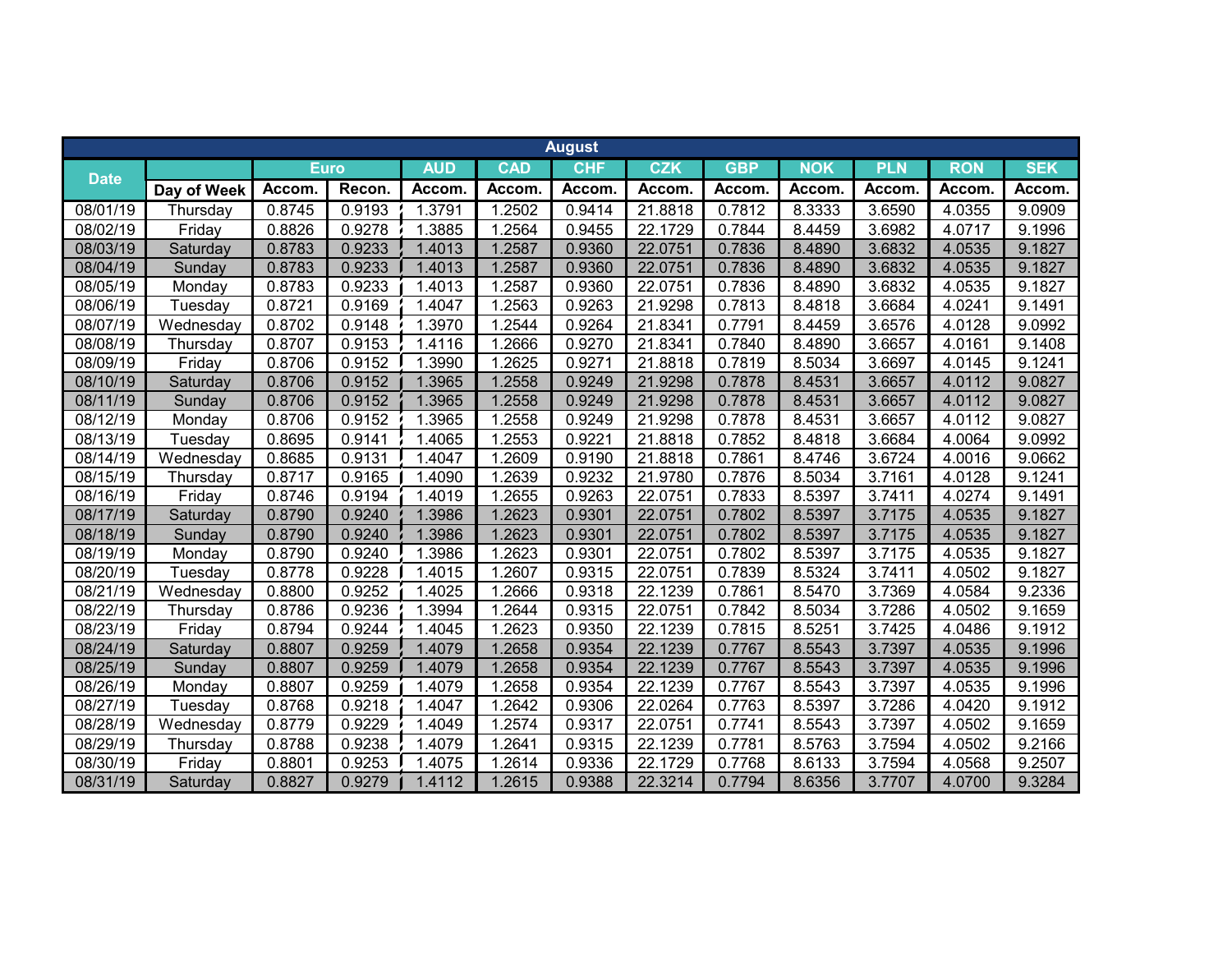|             |             |        |        |            |              | <b>September</b> |            |            |              |            |            |            |
|-------------|-------------|--------|--------|------------|--------------|------------------|------------|------------|--------------|------------|------------|------------|
|             |             | Euro   |        | <b>AUD</b> | <b>CAD</b>   | <b>CHF</b>       | <b>CZK</b> | <b>GBP</b> | <b>NOK</b>   | <b>PLN</b> | <b>RON</b> | <b>SEK</b> |
| <b>Date</b> | Day of Week | Accom. | Recon. | Accom.     | <b>Accom</b> | Accom.           | Accom.     | Accom.     | <b>Accom</b> | Accom      | Accom.     | Accom.     |
| 09/01/19    | Sunday      | 0.8827 | 0.9279 | 1.4112     | 1.2615       | 0.9388           | 22.3214    | 0.7794     | 8.6356       | 3.7707     | 4.0700     | 9.3284     |
| 09/02/19    | Monday      | 0.8827 | 0.9279 | 1.4112     | 1.2615       | 0.9388           | 22.3214    | 0.7794     | 8.6356       | 3.7707     | 4.0700     | 9.3284     |
| 09/03/19    | Tuesday     | 0.8827 | 0.9279 | 1.4112     | 1.2615       | 0.9388           | 22.3214    | 0.7794     | 8.6356       | 3.7707     | 4.0700     | 9.3284     |
| 09/04/19    | Wednesday   | 0.8909 | 0.9365 | 1.4112     | 1.2705       | 0.9406           | 22.4719    | 0.7895     | 8.7032       | 3.7922     | 4.1085     | 9.3897     |
| 09/05/19    | Thursday    | 0.8849 | 0.9303 | 1.4000     | 1.2665       | 0.9360           | 22.2717    | 0.7787     | 8.6133       | 3.7439     | 4.0800     | 9.2764     |
| 09/06/19    | Friday      | 0.8808 | 0.9260 | 1.3922     | 1.2541       | 0.9329           | 22.2222    | 0.7693     | 8.5324       | 3.7272     | 4.0617     | 9.1743     |
| 09/07/19    | Saturday    | 0.8828 | 0.9280 | 1.3887     | 1.2552       | 0.9406           | 22.2222    | 0.7715     | 8.5397       | 3.7355     | 4.0733     | 9.1575     |
| 09/08/19    | Sunday      | 0.8828 | 0.9280 | 1.3887     | 1.2552       | 0.9406           | 22.2222    | 0.7715     | 8.5397       | 3.7355     | 4.0733     | 9.1575     |
| 09/09/19    | Monday      | 0.8828 | 0.9280 | 1.3887     | 1.2552       | 0.9406           | 22.2222    | 0.7715     | 8.5397       | 3.7355     | 4.0733     | 9.1575     |
| 09/10/19    | Tuesday     | 0.8817 | 0.9269 | 1.3812     | 1.2478       | 0.9391           | 22.2222    | 0.7675     | 8.4818       | 3.7258     | 4.0667     | 9.1659     |
| 09/11/19    | Wednesday   | 0.8834 | 0.9287 | 1.3870     | 1.2520       | 0.9425           | 22.2717    | 0.7691     | 8.5397       | 3.7327     | 4.0766     | 9.2507     |
| 09/12/19    | Thursday    | 0.8845 | 0.9299 | 1.3816     | 1.2477       | 0.9430           | 22.3214    | 0.7687     | 8.5179       | 3.7369     | 4.0833     | 9.1912     |
| 09/13/19    | Friday      | 0.8864 | 0.9318 | 1.3778     | 1.2503       | 0.9413           | 22.3214    | 0.7685     | 8.5179       | 3.7425     | 4.0917     | 9.1912     |
| 09/14/19    | Saturday    | 0.8786 | 0.9236 | 1.3814     | 1.2560       | 0.9371           | 22.1239    | 0.7632     | 8.4962       | 3.7051     | 4.0568     | 9.1241     |
| 09/15/19    | Sunday      | 0.8786 | 0.9236 | 1.3814     | 1.2560       | 0.9371           | 22.1239    | 0.7632     | 8.4962       | 3.7051     | 4.0568     | 9.1241     |
| 09/16/19    | Monday      | 0.8786 | 0.9236 | 1.3814     | 1.2560       | 0.9371           | 22.1239    | 0.7632     | 8.4962       | 3.7051     | 4.0568     | 9.1241     |
| 09/17/19    | Tuesday     | 0.8827 | 0.9279 | 1.3816     | 1.2582       | 0.9408           | 22.2717    | 0.7617     | 8.5251       | 3.7216     | 4.0750     | 9.1827     |
| 09/18/19    | Wednesday   | 0.8841 | 0.9295 | 1.3897     | .2602        | 0.9453           | 22.3214    | 0.7656     | 8.5106       | 3.7425     | 4.0800     | 9.2251     |
| 09/19/19    | Thursday    | 0.8816 | 0.9268 | 1.3881     | 1.2588       | 0.9454           | 22.2717    | 0.7627     | 8.5034       | 3.7286     | 4.0717     | 9.2251     |
| 09/20/19    | Friday      | 0.8811 | 0.9263 | 1.3996     | 1.2617       | 0.9424           | 22.2222    | 0.7623     | 8.4962       | 3.7272     | 4.0766     | 9.2081     |
| 09/21/19    | Saturday    | 0.8820 | 0.9272 | 1.3968     | 1.2587       | 0.9410           | 22.2717    | 0.7588     | 8.5470       | 3.7481     | 4.0816     | 9.2081     |
| 09/22/19    | Sunday      | 0.8820 | 0.9272 | 1.3968     | 1.2587       | 0.9410           | 22.2717    | 0.7588     | 8.5470       | 3.7481     | 4.0816     | 9.2081     |
| 09/23/19    | Monday      | 0.8820 | 0.9272 | 1.3968     | 1.2587       | 0.9410           | 22.2717    | 0.7588     | 8.5470       | 3.7481     | 4.0816     | 9.2081     |
| 09/24/19    | Tuesday     | 0.8864 | 0.9318 | 1.4021     | 1.2606       | 0.9412           | 22.3714    | 0.7635     | 8.6207       | 3.7864     | 4.1051     | 9.2593     |
| 09/25/19    | Wednesday   | 0.8856 | 0.9310 | 1.3980     | 1.2594       | 0.9393           | 22.3214    | 0.7612     | 8.5690       | 3.7836     | 4.1000     | 9.2166     |
| 09/26/19    | Thursday    | 0.8864 | 0.9318 | 1.4031     | 1.2601       | 0.9369           | 22.3714    | 0.7663     | 8.5837       | 3.7951     | 4.1000     | 9.2336     |
| 09/27/19    | Friday      | 0.8899 | 0.9355 | 1.4023     | 1.2566       | 0.9427           | 22.4215    | 0.7679     | 8.6133       | 3.8066     | 4.1203     | 9.2507     |
| 09/28/19    | Saturday    | 0.8912 | 0.9370 | 1.4065     | 1.2593       | 0.9437           | 22.4719    | 0.7714     | 8.6133       | 3.8110     | 4.1288     | 9.3023     |
| 09/29/19    | Sunday      | 0.8912 | 0.9370 | 1.4065     | 1.2593       | 0.9437           | 22.4719    | 0.7714     | 8.6133       | 3.8110     | 4.1288     | 9.3023     |
| 09/30/19    | Monday      | 0.8912 | 0.9370 | 1.4065     | 1.2593       | 0.9437           | 22.4719    | 0.7714     | 8.6133       | 3.8110     | 4.1288     | 9.3023     |
|             |             |        |        |            |              |                  |            |            |              |            |            |            |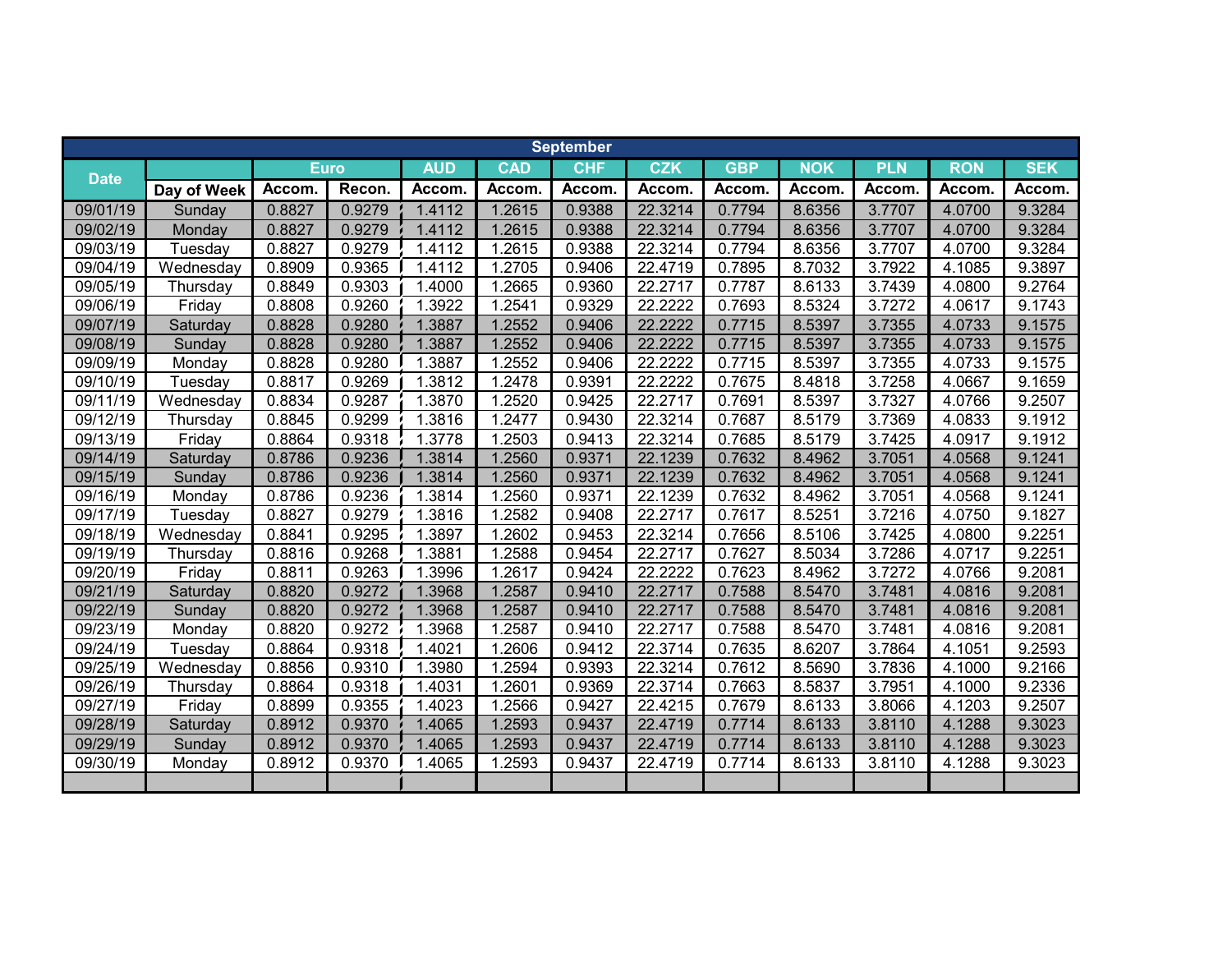|             |             |             |        |            |              | <b>October</b> |            |            |              |            |              |            |
|-------------|-------------|-------------|--------|------------|--------------|----------------|------------|------------|--------------|------------|--------------|------------|
|             |             | <b>Euro</b> |        | <b>AUD</b> | <b>CAD</b>   | <b>CHF</b>     | <b>CZK</b> | <b>GBP</b> | <b>NOK</b>   | <b>PLN</b> | <b>RON</b>   | <b>SEK</b> |
| <b>Date</b> | Day of Week | Accom.      | Recon. | Accom.     | <b>Accom</b> | Accom.         | Accom.     | Accom.     | <b>Accom</b> | Accom      | <b>Accom</b> | Accom.     |
| 10/01/19    | Tuesday     | 0.8937      | 0.9395 | 1.4053     | 1.2571       | 0.9452         | 22.4719    | 0.7718     | 8.6207       | 3.8153     | 4.1391       | 9.3197     |
| 10/02/19    | Wednesday   | 0.8950      | 0.9408 | 1.4201     | 1.2623       | 0.9517         | 22.4719    | 0.7762     | 8.6806       | 3.8197     | 4.1459       | 9.4251     |
| 10/03/19    | Thursday    | 0.8909      | 0.9365 | 1.4203     | 1.2566       | 0.9502         | 22.3714    | 0.7728     | 8.6806       | 3.7951     | 4.1254       | 9.3897     |
| 10/04/19    | Friday      | 0.8909      | 0.9365 | 1.4152     | 1.2687       | 0.9517         | 22.3714    | 0.7712     | 8.7032       | 3.7693     | 4.1237       | 9.4073     |
| 10/05/19    | Saturday    | 0.8880      | 0.9336 | 1.4067     | 1.2652       | 0.9448         | 22.2717    | 0.7710     | 8.6505       | 3.7439     | 4.1102       | 9.3633     |
| 10/06/19    | Sunday      | 0.8880      | 0.9336 | 1.4067     | 1.2652       | 0.9448         | 22.2717    | 0.7710     | 8.6505       | 3.7439     | 4.1102       | 9.3633     |
| 10/07/19    | Monday      | 0.8880      | 0.9336 | 1.4067     | 1.2652       | 0.9448         | 22.2717    | 0.7710     | 8.6505       | 3.7439     | 4.1102       | 9.3633     |
| 10/08/19    | Tuesday     | 0.8865      | 0.9319 | 1.4102     | 1.2647       | 0.9442         | 22.2717    | 0.7706     | 8.6730       | 3.7439     | 4.1034       | 9.4162     |
| 10/09/19    | Wednesday   | 0.8873      | 0.9328 | 1.4088     | 1.2650       | 0.9428         | 22.3214    | 0.7768     | 8.6881       | 3.7481     | 4.1085       | 9.4073     |
| 10/10/19    | Thursday    | 0.8873      | 0.9329 | 1.4086     | 1.2636       | 0.9453         | 22.3214    | 0.7773     | 8.6957       | 3.7397     | 4.1085       | 9.4429     |
| 10/11/19    | Friday      | 0.8842      | 0.9296 | 1.4059     | 1.2653       | 0.9438         | 22.3214    | 0.7772     | 8.6655       | 3.7230     | 4.0967       | 9.3458     |
| 10/12/19    | Saturday    | 0.8815      | 0.9267 | 1.3963     | 1.2617       | 0.9476         | 22.1729    | 0.7522     | 8.6281       | 3.7010     | 4.0883       | 9.3197     |
| 10/13/19    | Sunday      | 0.8815      | 0.9267 | 1.3963     | 1.2617       | 0.9476         | 22.1729    | 0.7522     | 8.6281       | 3.7010     | 4.0883       | 9.3197     |
| 10/14/19    | Monday      | 0.8815      | 0.9267 | 1.3963     | 1.2617       | 0.9476         | 22.1729    | 0.7522     | 8.6281       | 3.7010     | 4.0883       | 9.3197     |
| 10/15/19    | Tuesday     | 0.8815      | 0.9267 | 1.3963     | 1.2617       | 0.9476         | 22.1729    | 0.7522     | 8.6281       | 3.7010     | 4.0883       | 9.3197     |
| 10/16/19    | Wednesday   | 0.8854      | 0.9308 | 1.4067     | 1.2571       | 0.9477         | 22.2717    | 0.7516     | 8.6881       | 3.7078     | 4.1034       | 9.3458     |
| 10/17/19    | Thursday    | 0.8820      | 0.9272 | 1.4098     | 1.2523       | 0.9457         | 22.1729    | 0.7444     | 8.7260       | 3.6941     | 4.0900       | 9.3197     |
| 10/18/19    | Friday      | 0.8769      | 0.9219 | 1.3931     | 1.2520       | 0.9398         | 21.9298    | 0.7425     | 8.7108       | 3.6643     | 4.0650       | 9.2421     |
| 10/19/19    | Saturday    | 0.8749      | 0.9197 | 1.3885     | 1.2488       | 0.9380         | 21.8818    | 0.7373     | 8.7184       | 3.6550     | 4.0568       | 9.1912     |
| 10/20/19    | Sunday      | 0.8749      | 0.9197 | 1.3885     | 1.2488       | 0.9380         | 21.8818    | 0.7373     | 8.7184       | 3.6550     | 4.0568       | 9.1912     |
| 10/21/19    | Monday      | 0.8749      | 0.9197 | 1.3885     | 1.2488       | 0.9380         | 21.8818    | 0.7373     | 8.7184       | 3.6550     | 4.0568       | 9.1912     |
| 10/22/19    | Tuesday     | 0.8730      | 0.9178 | 1.3824     | 1.2464       | 0.9365         | 21.8341    | 0.7314     | 8.6505       | 3.6417     | 4.0502       | 9.1324     |
| 10/23/19    | Wednesday   | 0.8752      | 0.9200 | 1.3854     | 1.2442       | 0.9390         | 21.8341    | 0.7344     | 8.6881       | 3.6496     | 4.0617       | 9.1575     |
| 10/24/19    | Thursday    | 0.8763      | 0.9213 | 1.3885     | 1.2438       | 0.9402         | 21.8818    | 0.7383     | 8.6957       | 3.6550     | 4.0667       | 9.1743     |
| 10/25/19    | Friday      | 0.8745      | 0.9193 | 1.3873     | 1.2401       | 0.9395         | 21.8341    | 0.7357     | 8.6430       | 3.6470     | 4.0519       | 9.1158     |
| 10/26/19    | Saturday    | 0.8769      | 0.9219 | 1.3910     | 1.2407       | 0.9422         | 21.8818    | 0.7404     | 8.7108       | 3.6576     | 4.0650       | 9.1827     |
| 10/27/19    | Sunday      | 0.8769      | 0.9219 | 1.3910     | 1.2407       | 0.9422         | 21.8818    | 0.7404     | 8.7108       | 3.6576     | 4.0650       | 9.1827     |
| 10/28/19    | Monday      | 0.8769      | 0.9219 | 1.3910     | 1.2407       | 0.9422         | 21.8818    | 0.7404     | 8.7108       | 3.6576     | 4.0650       | 9.1827     |
| 10/29/19    | Tuesday     | 0.8783      | 0.9233 | 1.3910     | 1.2405       | 0.9460         | 21.8341    | 0.7392     | 8.7413       | 3.6576     | 4.0717       | 9.2081     |
| 10/30/19    | Wednesday   | 0.8787      | 0.9237 | 1.3866     | 1.2410       | 0.9459         | 21.8818    | 0.7396     | 8.8028       | 3.6576     | 4.0750       | 9.2421     |
| 10/31/19    | Thursday    | 0.8765      | 0.9215 | 1.3843     | 1.2421       | 0.9428         | 21.7865    | 0.7366     | 8.7566       | 3.6430     | 4.0667       | 9.2336     |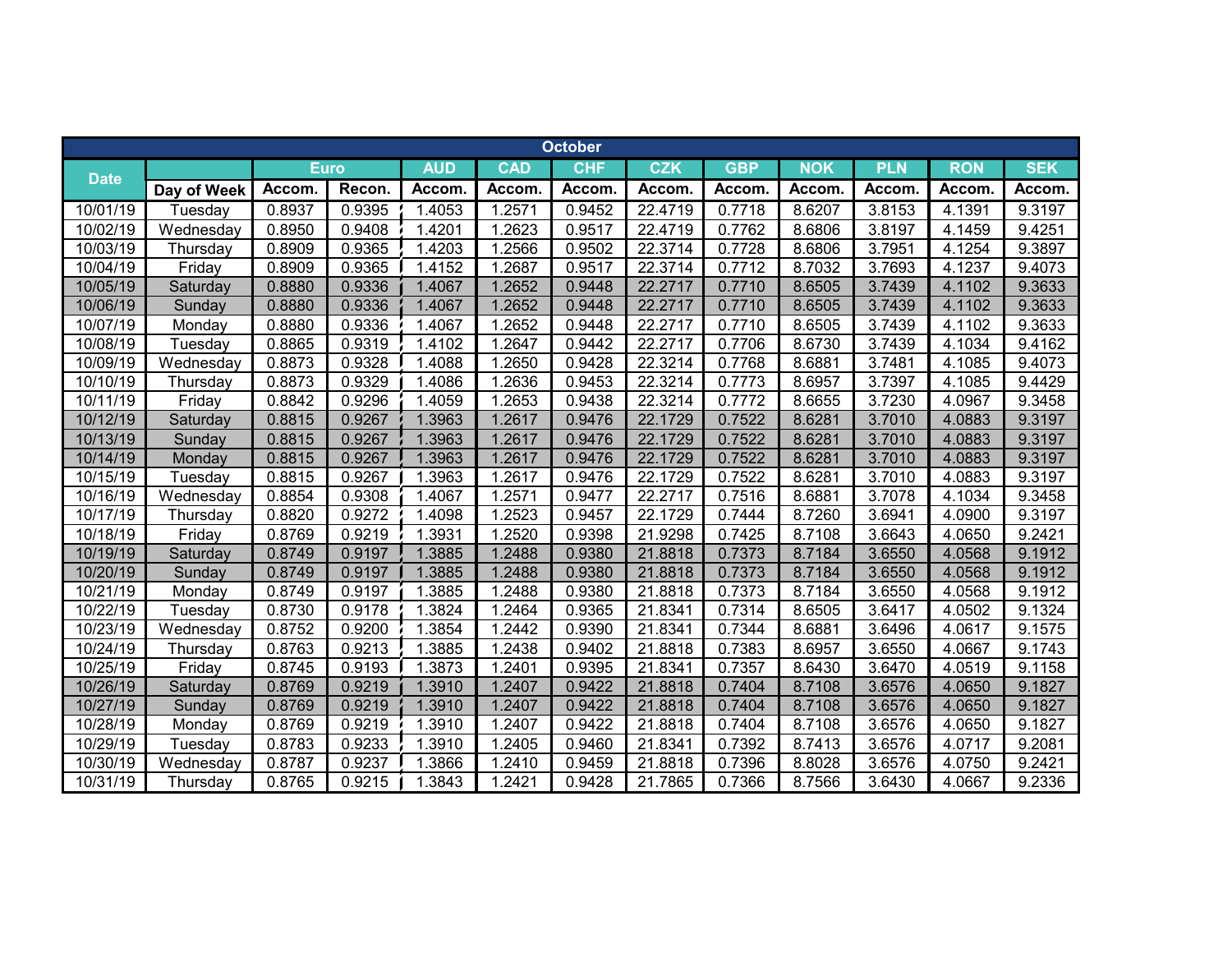|             |             |             |        |            |            | <b>November</b> |            |            |              |            |            |            |
|-------------|-------------|-------------|--------|------------|------------|-----------------|------------|------------|--------------|------------|------------|------------|
|             |             | <b>Euro</b> |        | <b>AUD</b> | <b>CAD</b> | <b>CHF</b>      | <b>CZK</b> | <b>GBP</b> | <b>NOK</b>   | <b>PLN</b> | <b>RON</b> | <b>SEK</b> |
| <b>Date</b> | Day of Week | Accom.      | Recon. | Accom.     | Accom.     | Accom.          | Accom.     | Accom.     | <b>Accom</b> | Accom.     | Accom.     | Accom.     |
| 11/01/19    | Friday      | 0.8733      | 0.9181 | 1.3740     | 1.2494     | 0.9372          | 21.7391    | 0.7334     | 8.7260       | 3.6258     | 4.0502     | 9.1575     |
| 11/02/19    | Saturday    | 0.8738      | 0.9186 | 1.3761     | 1.2509     | 0.9384          | 21.7391    | 0.7328     | 8.6580       | 3.6245     | 4.0502     | 9.1158     |
| 11/03/19    | Sunday      | 0.8738      | 0.9186 | 1.3761     | 1.2509     | 0.9384          | 21.7391    | 0.7328     | 8.6580       | 3.6245     | 4.0502     | 9.1158     |
| 11/04/19    | Monday      | 0.8738      | 0.9186 | 1.3761     | 1.2509     | 0.9384          | 21.7391    | 0.7328     | 8.6580       | 3.6245     | 4.0502     | 9.1158     |
| 11/05/19    | Tuesday     | 0.8734      | 0.9182 | 1.3761     | 1.2502     | 0.9385          | 21.7391    | 0.7355     | 8.6580       | 3.6271     | 4.0486     | 9.1158     |
| 11/06/19    | Wednesday   | 0.8760      | 0.9210 | 1.3732     | 1.2456     | 0.9403          | 21.8341    | 0.7355     | 8.6730       | 3.6417     | 4.0634     | 9.1324     |
| 11/07/19    | Thursday    | 0.8792      | 0.9242 | 1.3776     | 1.2514     | 0.9438          | 21.8341    | 0.7375     | 8.6806       | 3.6590     | 4.0833     | 9.1241     |
| 11/08/19    | Friday      | 0.8792      | 0.9242 | 1.3767     | 1.2502     | 0.9428          | 21.8818    | 0.7410     | 8.6356       | 3.6563     | 4.0800     | 9.1075     |
| 11/09/19    | Saturday    | 0.8834      | 0.9288 | 1.3837     | 1.2541     | 0.9466          | 21.9298    | 0.7421     | 8.6881       | 3.6697     | 4.1034     | 9.2166     |
| 11/10/19    | Sunday      | 0.8834      | 0.9288 | 1.3837     | 1.2541     | 0.9466          | 21.9298    | 0.7421     | 8.6881       | 3.6697     | 4.1034     | 9.2166     |
| 11/11/19    | Monday      | 0.8834      | 0.9288 | 1.3837     | 1.2541     | 0.9466          | 21.9298    | 0.7421     | 8.6881       | 3.6697     | 4.1034     | 9.2166     |
| 11/12/19    | Tuesday     | 0.8834      | 0.9288 | 1.3837     | 1.2541     | 0.9466          | 21.9298    | 0.7421     | 8.6881       | 3.6697     | 4.1034     | 9.2166     |
| 11/13/19    | Wednesday   | 0.8834      | 0.9288 | 1.3856     | 1.2564     | 0.9443          | 21.9780    | 0.7392     | 8.6806       | 3.6819     | 4.1017     | 9.2166     |
| 11/14/19    | Thursday    | 0.8851      | 0.9305 | 1.3918     | 1.2593     | 0.9401          | 22.0751    | 0.7401     | 8.7489       | 3.6996     | 4.1102     | 9.2678     |
| 11/15/19    | Friday      | 0.8863      | 0.9317 | 1.4010     | 1.2606     | 0.9395          | 22.0751    | 0.7400     | 8.7413       | 3.7092     | 4.1186     | 9.2421     |
| 11/16/19    | Saturday    | 0.8838      | 0.9292 | 1.3978     | 1.2588     | 0.9414          | 22.0264    | 0.7381     | 8.6430       | 3.6873     | 4.1085     | 9.1827     |
| 11/17/19    | Sunday      | 0.8838      | 0.9292 | 1.3978     | 1.2588     | 0.9414          | 22.0264    | 0.7381     | 8.6430       | 3.6873     | 4.1085     | 9.1827     |
| 11/18/19    | Monday      | 0.8838      | 0.9292 | 1.3978     | 1.2588     | 0.9414          | 22.0264    | 0.7381     | 8.6430       | 3.6873     | 4.1085     | 9.1827     |
| 11/19/19    | Tuesday     | 0.8812      | 0.9264 | 1.3955     | 1.2563     | 0.9417          | 21.9780    | 0.7331     | 8.6655       | 3.6873     | 4.1017     | 9.1575     |
| 11/20/19    | Wednesday   | 0.8795      | 0.9246 | 1.3920     | 1.2547     | 0.9414          | 21.9298    | 0.7338     | 8.6505       | 3.6765     | 4.0950     | 9.1324     |
| 11/21/19    | Thursday    | 0.8810      | 0.9262 | 1.3939     | 1.2637     | 0.9430          | 21.9298    | 0.7363     | 8.7184       | 3.6873     | 4.1068     | 9.1827     |
| 11/22/19    | Friday      | 0.8786      | 0.9236 | 1.3947     | 1.2642     | 0.9421          | 21.8818    | 0.7328     | 8.6505       | 3.6805     | 4.0950     | 9.1324     |
| 11/23/19    | Saturday    | 0.8814      | 0.9266 | 1.3998     | 1.2615     | 0.9448          | 21.9298    | 0.7389     | 8.6881       | 3.6928     | 4.1034     | 9.1324     |
| 11/24/19    | Sunday      | 0.8814      | 0.9266 | 1.3998     | 1.2615     | 0.9448          | 21.9298    | 0.7389     | 8.6881       | 3.6928     | 4.1034     | 9.1324     |
| 11/25/19    | Monday      | 0.8814      | 0.9266 | 1.3998     | 1.2615     | 0.9448          | 21.9298    | 0.7389     | 8.6881       | 3.6928     | 4.1034     | 9.1324     |
| 11/26/19    | Tuesday     | 0.8844      | 0.9298 | 1.3998     | 1.2631     | 0.9473          | 21.9780    | 0.7374     | 8.7184       | 3.7051     | 4.1152     | 9.1575     |
| 11/27/19    | Wednesday   | 0.8843      | 0.9297 | 1.4013     | 1.2645     | 0.9480          | 21.9780    | 0.7378     | 8.7032       | 3.7106     | 4.1169     | 9.1241     |
| 11/28/19    | Thursday    | 0.8854      | 0.9308 | 1.4013     | 1.2610     | 0.9480          | 22.0264    | 0.7395     | 8.7108       | 3.7202     | 4.1237     | 9.1075     |
| 11/29/19    | Friday      | 0.8854      | 0.9308 | 1.4013     | 1.2610     | 0.9480          | 22.0264    | 0.7395     | 8.7108       | 3.7202     | 4.1237     | 9.1075     |
| 11/30/19    | Saturday    | 0.8860      | 0.9314 | 1.4027     | 1.2634     | 0.9500          | 22.0751    | 0.7366     | 8.7413       | 3.7341     | 4.1339     | 9.0909     |
|             |             |             |        |            |            |                 |            |            |              |            |            |            |